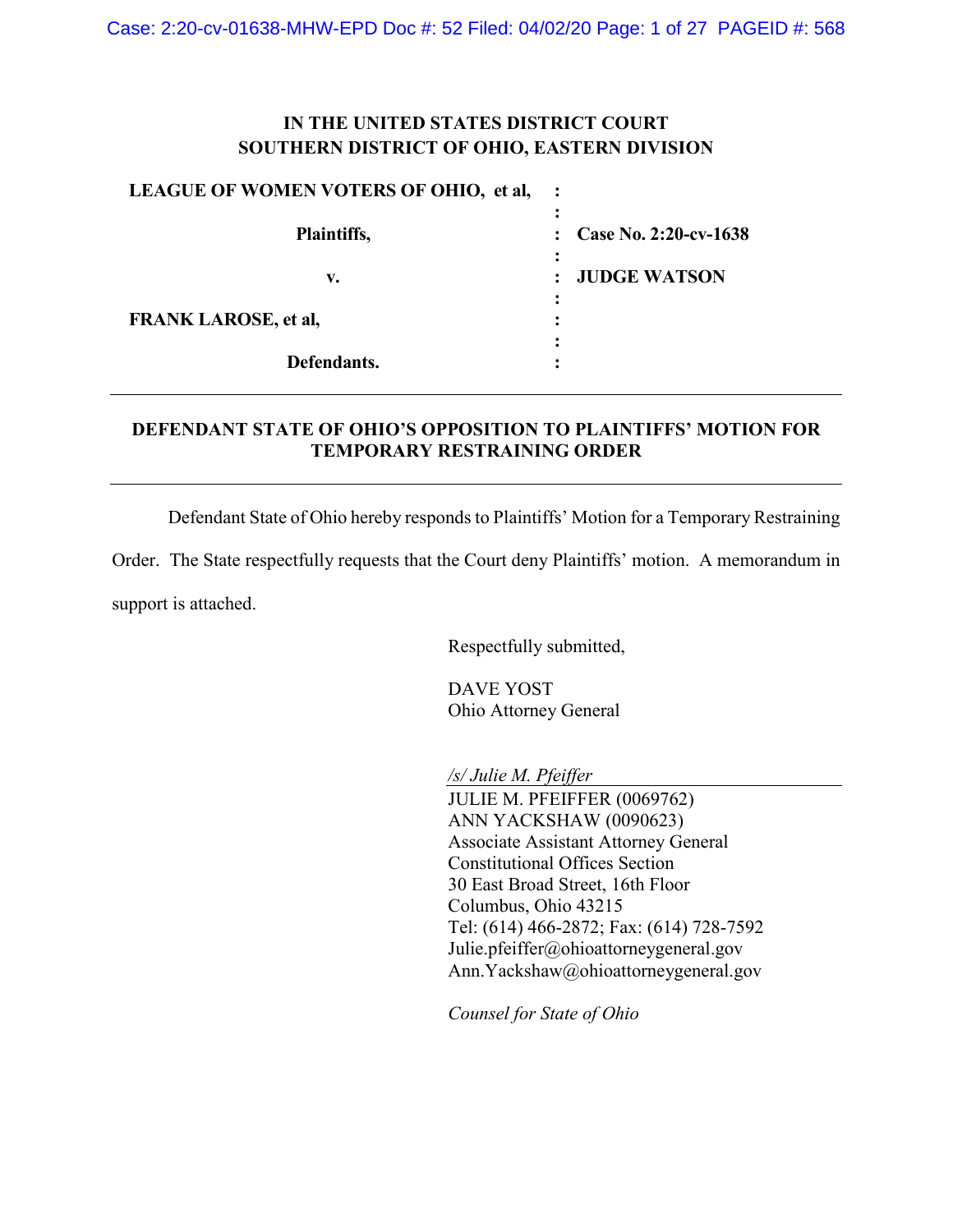## **I. INTRODUCTION**

Elections in Ohio are conducted by statute, not by litigation. Elections conducted by litigation invite special interest groups to intervene to plead for special benefits and pet causes. *See, e.g.*, ODP Motion to Intervene, Doc. 25; LPO Motion to Intervene, Doc. 29; ORP Motion to Intervene, Doc. 32.<sup>[1](#page-1-0)</sup> But when elections are conducted by statute, one decision-making body makes one set of rules. And that is precisely what happened here: the Ohio General Assembly responded to a once-in-a-generation pandemic that shut down in-person voting for the 2020 presidential primary election. Changing Ohio's existing election mechanics as little as possible, the General Assembly enacted House Bill 197, which provides a way for every voter who could have voted in person on March 17, 2020, to vote by absentee ballot.

But now, special interest groups and political parties knock on this Court's door and ask for *this* new change and *that* new deadline. The General Assembly could have enshrined these groups' policy preferences into statute in House Bill 197. It did not, and its enactment cannot be disturbed simply because these groups failed to get the policies they wanted. House Bill 197 must stand even if there are other alternatives that could have been enacted; even if there are *better*  alternatives that could have been enacted.

There are only two questions in this case: (1) whether House Bill 197 violates federal law and (2) whether it violates the United States Constitution. The answer to both questions is an easy "no." House Bill 197 does not violate the National Voter Registration Act's requirement that states permit voter registration until 30 days before a federal election. Nothing about H.B. 197 changed

<span id="page-1-0"></span> $<sup>1</sup>$  The Ohio Democratic Party and the Libertarian Party of Ohio also sought writs of prohibition</sup> against Secretary LaRose in the Supreme Court of Ohio. *Ohio Democratic Party v. LaRose*, No. 2020-0388 (Ohio Mar. 17, 2020). Each party asked the Supreme Court to implement detailed election schedules and accompanying election procedures of its choosing. Five additional parties, including some of the plaintiffs here, filed amicus briefs, setting forth still other proposed election schedules and mechanics. *See id.*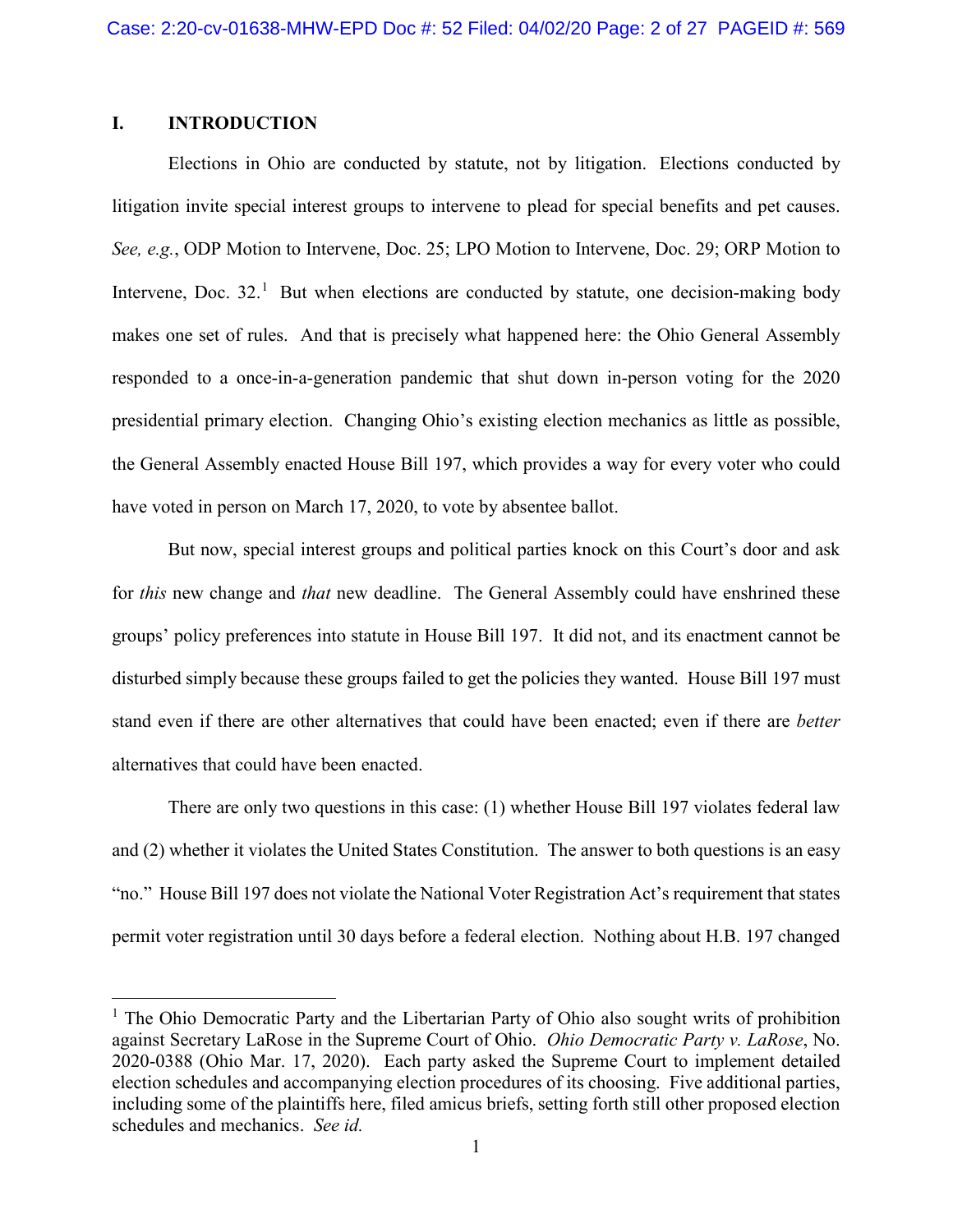the date of the election from March 17, and Ohio indisputably allowed voter registration to occur until 30 days before that date. And as for Plaintiffs' claim that House Bill 197 burden their right to vote, Plaintiffs cannot show any non-speculative burden on voting, much less a severe one. And any burden is more than justified by the State of Ohio's interests in preventing the spread of an infectious disease, ensuring orderly elections, lessening the burdens on boards, and bringing the election to a close.

The merits of this case aside, it's hard to imagine a temporary restraining order that would more drastically alter the status quo than the one sought here. Ohio's boards of elections are diligently working to implement House Bill 197, and voters are complying. Plaintiffs here ask this Court to upend this system completely *for just fourteen days*. Fed. R. Civ. P. 65(b)(2).

#### **II. STATEMENT OF FACTS**

Ohio's presidential primary elections are set by statute. Ohio Revised Code 3501.01 defines a presidential primary election as a primary election "held for the purpose of choosing delegates and alternates to the national conventions of the major political parties pursuant to section 3513.12 of the Revised Code." Ohio Rev. Code § 3501.01(E)(2). When "a presidential primary election is held, all primary elections shall be held on the third Tuesday after the first Monday in March." *Id*. In 2020, the third Tuesday after the first Monday in March fell on March 17.

As March 17 approached, so too did the novel coronavirus named COVID-19. COVID-19, a new strain of coronavirus that had not been previously identified in humans, is a respiratory disease that can result in serious illness or death. As the Director of the Department of Health, Dr. Acton has extremely broad authority to regulate the spread of infectious diseases like COVID-19, including making "special or standing orders or rules . . . for preventing the spread of contagious or infectious diseases." Ohio Rev. Code § 3701.13. Since the first cases of COVID-19 were announced on March 9, Dr. Acton has made necessary use of her authority to curb the spread of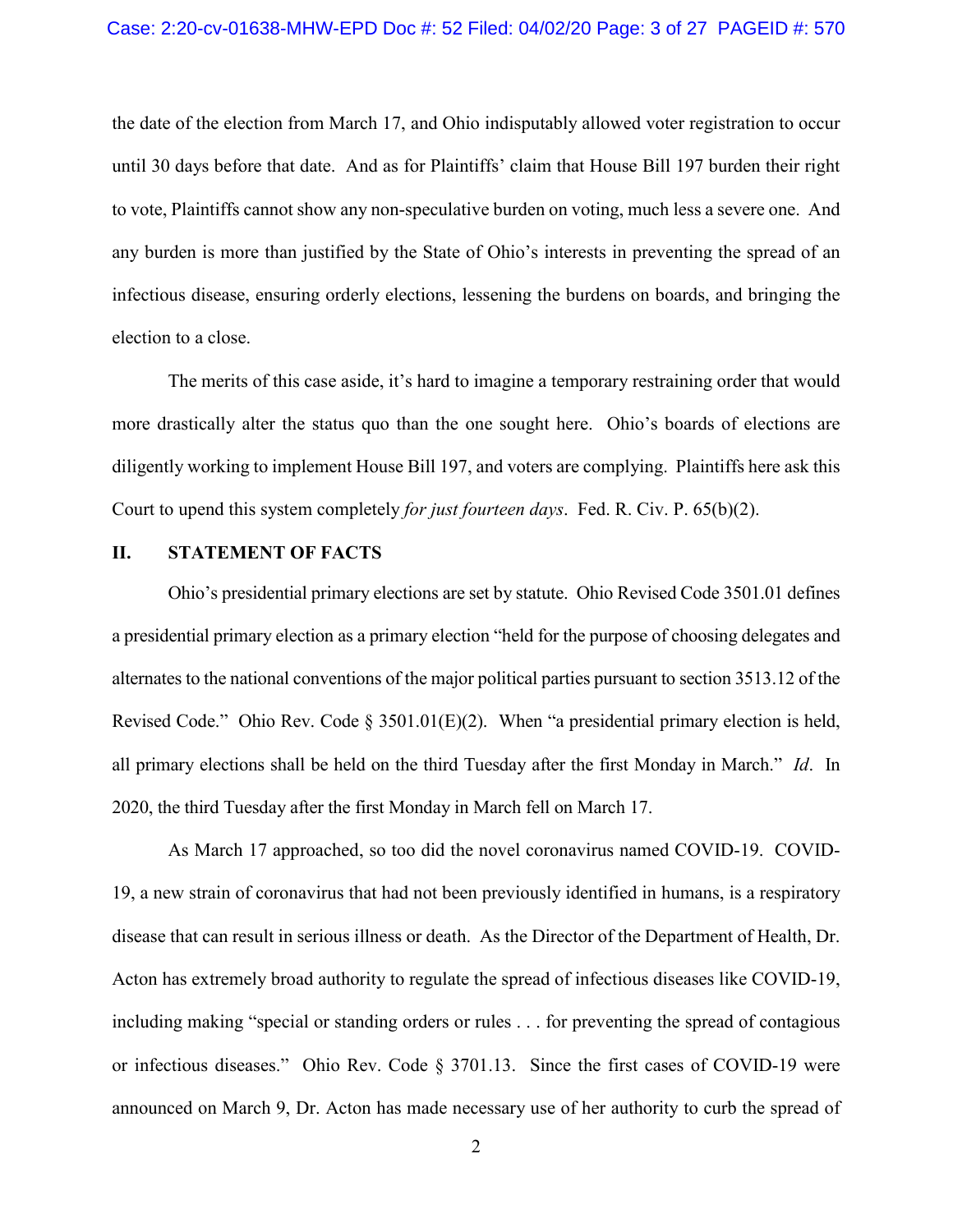COVID-19 in Ohio, including banning mass gatherings, closing K-12 schools, prohibiting visitors at nursing homes, shuttering bars and restaurants, and ordering most Ohioans to stay at home. *See*  Public Health Orders, *available at* [https://coronavirus.ohio.gov/wps/portal/gov/covid-](https://coronavirus.ohio.gov/wps/portal/gov/covid-19/home/public-health-orders/public-health-orders)[19/home/public-health-orders/public-health-orders.](https://coronavirus.ohio.gov/wps/portal/gov/covid-19/home/public-health-orders/public-health-orders) Dr. Acton's orders noted that, while the coronavirus is most contagious when carriers are symptomatic, spread can occur before a carrier shows symptoms. *See id.*

The coronavirus posed obvious risks to in-person voting, where asymptomatic virus carriers could nonetheless spread the virus to voters and often elderly poll workers. Older adults are at a higher risk of infection, serious complications, ICU admission, and death from COVID-19. Dr. Acton recommended that elderly Ohioans remain at home on March 17 and not report to the polls. Secretary LaRose Press Release, available at [https://www.ohiosos.gov/media](https://www.ohiosos.gov/media-center/press-releases/2020/2020-03-16/)[center/press-releases/2020/2020-03-16/.](https://www.ohiosos.gov/media-center/press-releases/2020/2020-03-16/)

Two elderly Ohioans, citing Dr. Acton's recommendation to remain at home, sued Secretary LaRose to halt the election but failed to obtain emergency relief. *See Reardon v. LaRose*, No. 20 CV 002105 (F.C.C.P. Mar. 16, 2020). The court ruled that postponing or extending voting was the statutory duty of the General Assembly, not a state trial court. Thus, late on March 16, without some state intervention, the election would have proceeded in a matter of hours, bringing hundreds of voters together in small polling places across the State. Finding the increased risk of transmission of COVID-19 medically untenable, Dr. Acton issued the following order late Monday evening approximately two hours after the denial of the TRO:

Accordingly, to avoid an imminent threat with a high probability of widespread exposure to COVID-19 with a significant risk of substantial harm to a large number of people in the general population, including the elderly and people with weakened immune systems and chronic medical conditions, I hereby **ORDER** all polling locations in the State of Ohio **closed** on March 17, 2020. This Order shall take effect immediately and remain in full force and effect until the State of Emergency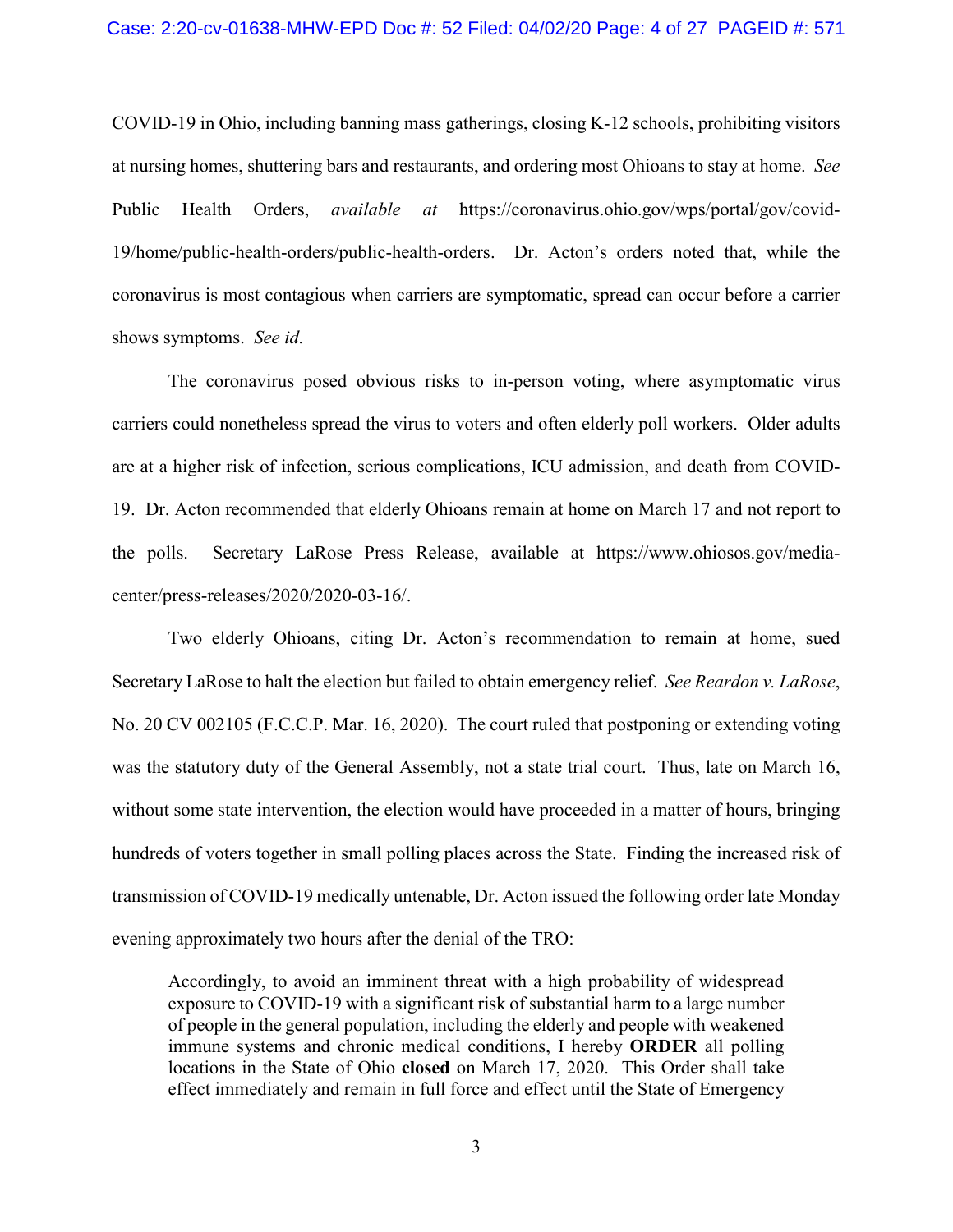declared by the Governor no longer exists, or the Director of the Ohio Department of Health rescinds or modifies this Order.

Closure of the Polling Locations in the State of Ohio on Tuesday March 17, 2020, *available at*  [https://coronavirus.ohio.gov/wps/portal/gov/covid-19/home/public-health-orders/order-to-close](https://coronavirus.ohio.gov/wps/portal/gov/covid-19/home/public-health-orders/order-to-close-polling-locations-3-16-2020)[polling-locations-3-16-2020.](https://coronavirus.ohio.gov/wps/portal/gov/covid-19/home/public-health-orders/order-to-close-polling-locations-3-16-2020)

When Dr. Acton issued her order on the evening of March 16, the time for requesting an absentee ballot had passed. For most voters, Saturday, March 14, 2020, was the deadline to request an absentee ballot by mail. Ohio Rev. Code  $\S 3509.03(D)$ .<sup>[2](#page-4-0)</sup> Likewise, early in-person voting at the county boards of elections had concluded at 2:00 p.m. earlier that day. Ohio Rev. Code § 3509.051; Directive 2019-28 § 1.04. Due to the Director's order, Ohio's polling places could not open at 6:30 a.m. on March 17, 2020, as contemplated by Ohio Rev. Code §§ 3501.01(E)(2) and 3501.32(A). Thus, registered Ohio voters who had not cast absentee ballots either by mail or in person and planned to vote at their polling place on election day had no remaining alternative method to vote. $3$  And without some state action, the boards could have begun tabulating votes after 7:30 p.m. on March 17—even though no in-person could occur.

In response, Secretary LaRose issued Directive 2020-06 on March 16. This directive prevented the boards from tabulating votes and suspended in-person voting in the primary election until June 2, 2020. Secretary LaRose ordered boards of elections to accept absentee ballot applications until Tuesday, May 26, 2020, and to count any absentee ballot postmarked by June 1, 2020, and received by the boards no later than June 12, 2020.

<span id="page-4-0"></span><sup>&</sup>lt;sup>2</sup> Unexpectedly hospitalized voters can request absentee ballots until  $3:00$  p.m. on election day. Ohio Rev. Code § 3509.08.

<span id="page-4-1"></span><sup>3</sup> Approximately 7.2 million registered voters fall into this category. *Ohio Democratic Party v. LaRose*, No. 2020-0388, LaRose Merit Brief Grandjean Aff. (Ohio Mar. 25, 2020).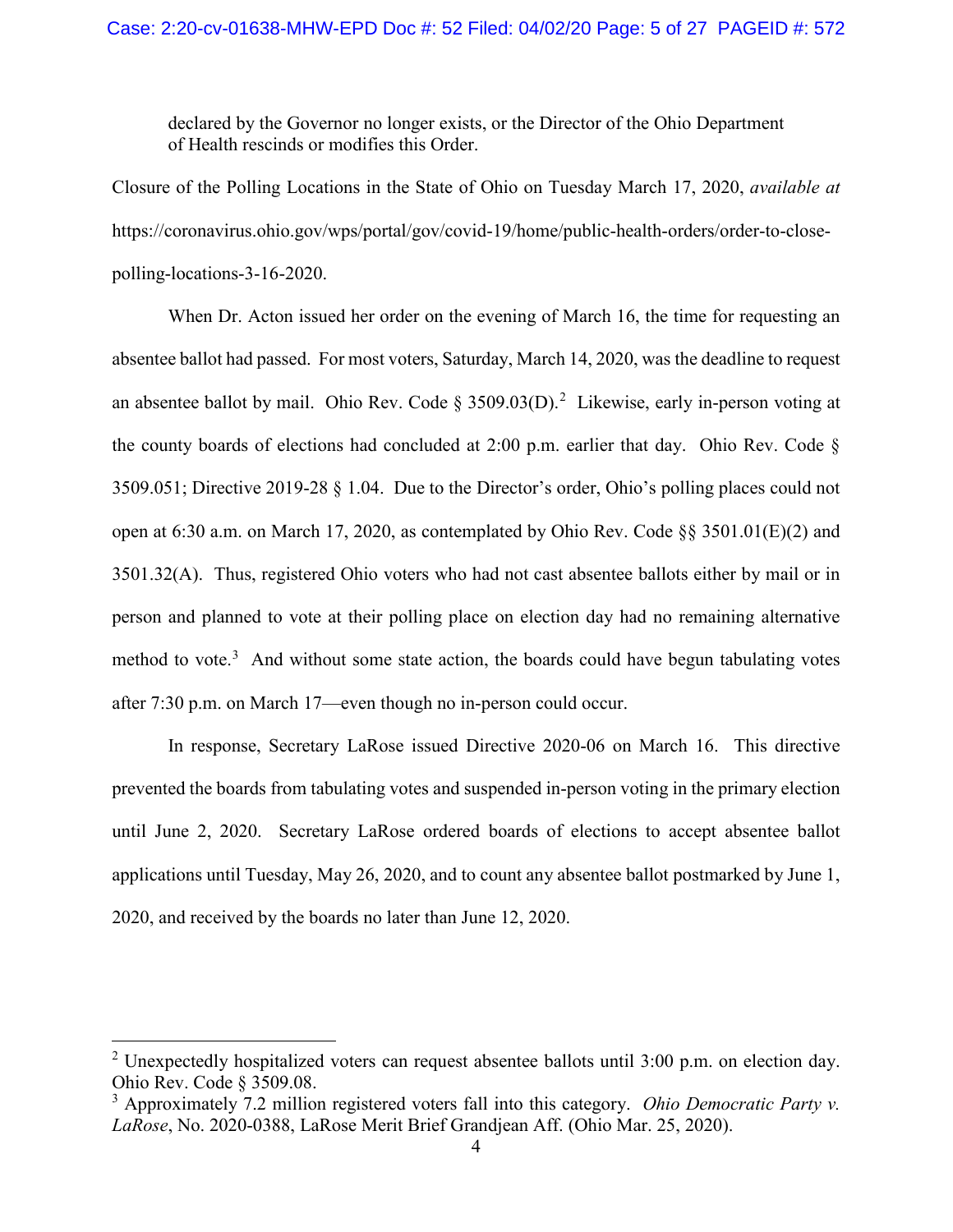March 17, 2020, proceeded with the Director's order in effect. The polls were closed and there was no in-person voting that day.<sup>[4](#page-5-0)</sup> Due to Directive 2020-06, the boards did not tabulate election results that evening but proceeded under the schedule set forth in that directive.

Litigation immediately followed. The Ohio Democratic Party sought a writ of prohibition preventing Secretary LaRose from implementing Directive 2020-06 and proposed an election schedule nearly identical to the schedule adopted by the General Assembly in House Bill 197.<sup>[5](#page-5-1)</sup> *Ohio Democratic Party v. LaRose*, No. 2020-0388 (Ohio Mar. 17, 2020). The Libertarian Party of Ohio intervened in the prohibition action, proposing yet another election schedule.<sup>[6](#page-5-2)</sup> See id.

Meanwhile, the only entity in the State of Ohio with the authority to set election dates the General Assembly—had not yet spoken. The General Assembly went into session and *unanimously* passed House Bill 197 on March 25, 2020. The bill provides as follows:

- Secretary of State Directive 2020-06 is void.
- Boards of elections may not count any ballots cast in the March 17, 2020, primary election until April 28, 2020.
- Boards may not count any absentee ballots submitted by voters who were not registered before February 18, 2020.
- Secretary of State Frank LaRose must "send a postcard to each registered elector in this state, notifying the elector of the methods by which the elector may obtain an application for absent voter's ballots, the procedures and deadlines to apply for absent voter's ballots under this section, and the procedures and deadline to return voted ballots to the office of the board of elections under this section."

<span id="page-5-0"></span><sup>&</sup>lt;sup>4</sup> A judicial candidate filed a writ of mandamus in the Ohio Supreme Court seeking to force the Secretary to proceed with in-person voting. The Supreme Court denied the writ. *Speweik v. LaRose*, No. 2020-0832, 2020-Ohio-997 (Ohio Mar. 17, 2020).

<span id="page-5-1"></span><sup>&</sup>lt;sup>5</sup> The Ohio Democratic Party requested an absentee-ballot cutoff of April 28, 2020, but also wanted Secretary LaRose to mail absentee ballot applications to all registered voters who had not yet voted. *See* Compl. Ex. A Proposed Order, *Ohio Democratic Party v. LaRose*, No. 2020-0388 (Ohio Mar. 17, 2020).

<span id="page-5-2"></span><sup>&</sup>lt;sup>6</sup> The Libertarian Party of Ohio preferred an absentee-ballot cutoff of May 8, 2020. It agreed that Secretary LaRose should be ordered to mail absentee ballot applications to voters. *See* Compl. Prayer for Relief, *Ohio Democratic Party v. LaRose*, No. 2020-0388 (Ohio Mar. 19, 2020).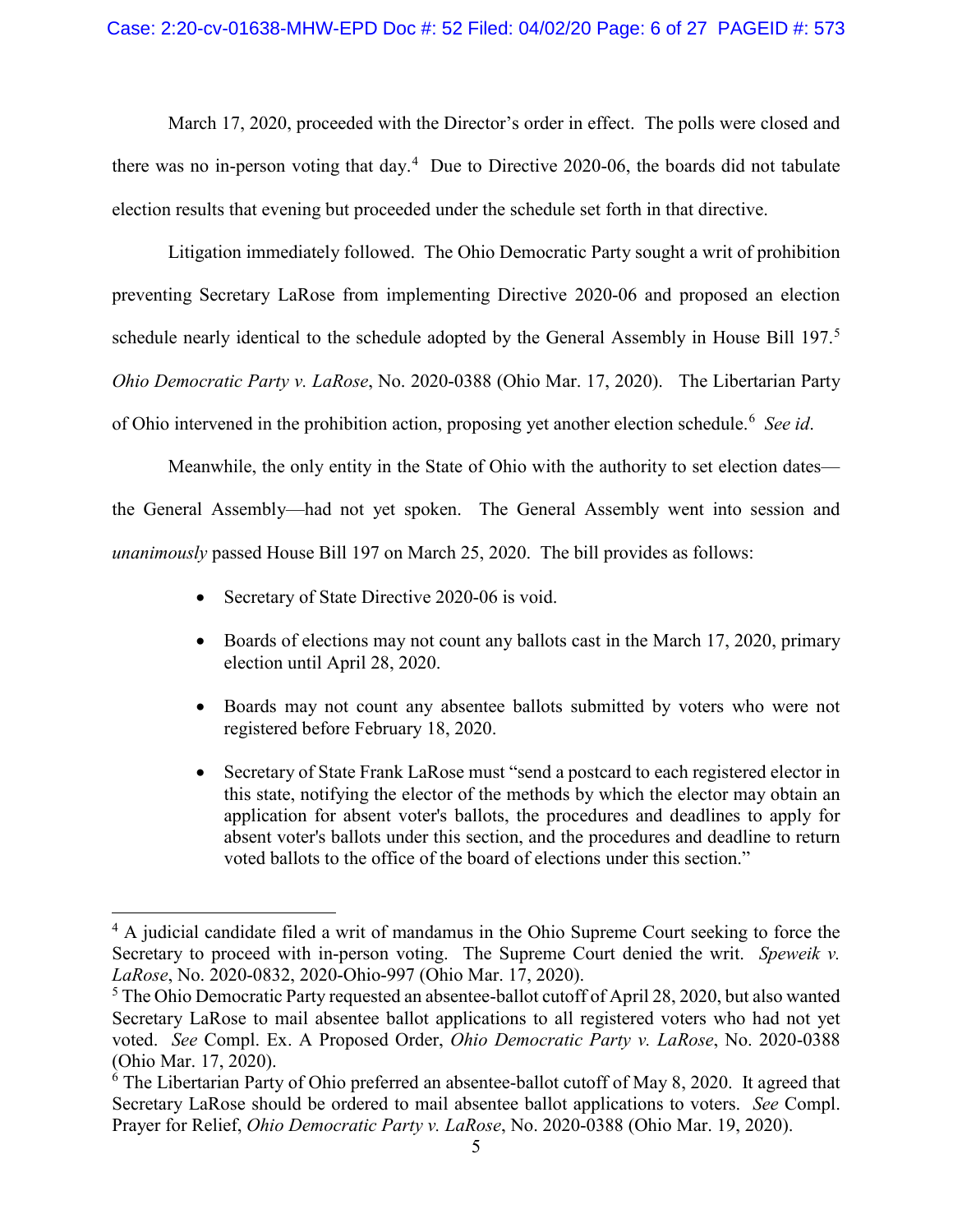- Voters registered by February 18, 2020, and who had not already voted in the March 17 primary election, are permitted to request absentee ballots until April 25.
- Boards of elections must count absentee ballots from voters registered by February 18, 2020, and who had not already voted in the March 17 primary election if the voter return the absentee ballot to the boards of elections by 7:30 p.m. on April 28, 2020, or by May 8, 2020, if submitted by mail and postmarked by April 27, 2020.
- Disabled voters and voters unable to receive mail may vote in person at the county boards of elections on April 28, 2020 until 7:30 p.m.

*See generally* H.B. 197 § 32. Again, every Republican and Democratic legislator in both houses of the General Assembly voted for House Bill 197. *See* House Bill 197 Votes, *available at*  https://www.legislature.ohio.gov/legislation/legislation-votes?id=GA133-HB-197. Secretary LaRose rescinded Directive 2020-06, Governor DeWine signed House Bill 197 on March 27, and it went into effect immediately.

The passage of House Bill 197 ultimately resolved the prohibition case pending against the Secretary of State in the Ohio Supreme Court. *See Ohio Democratic Party v. LaRose*, No. 2020- 0388, 2020-Ohio-1253 (Ohio Mar. 31, 2020). With House Bill 197 adopting its preferred election schedule, the Ohio Democratic Party moved to dismiss its complaint in prohibition. The Libertarian Party of Ohio, which preferred a more extended election schedule, did not. But the Ohio Supreme Court found that the Libertarian Party's prohibition claim was mooted when Secretary LaRose rescinded Directive 2020-06. *See id*. [7](#page-6-0)

 On March 30, Plaintiffs brought a two-count complaint against Secretary LaRose, alleging that House Bill 197 (1) violates the National Voter Registration Act and (2) violates the First and Fourteenth Amendments of the United States Constitution. Plaintiffs seek emergency relief, including an order setting a new, but unspecified, primary date. Plaintiffs also seek an order

<span id="page-6-0"></span> $<sup>7</sup>$  This Court instructed the parties to address "whether the writ of prohibition currently pending in</sup> the Supreme Court of Ohio has any impact on this litigation." Doc. 14 at PageID 190. That case has been dismissed and no longer poses any risk of an inconsistent judgment.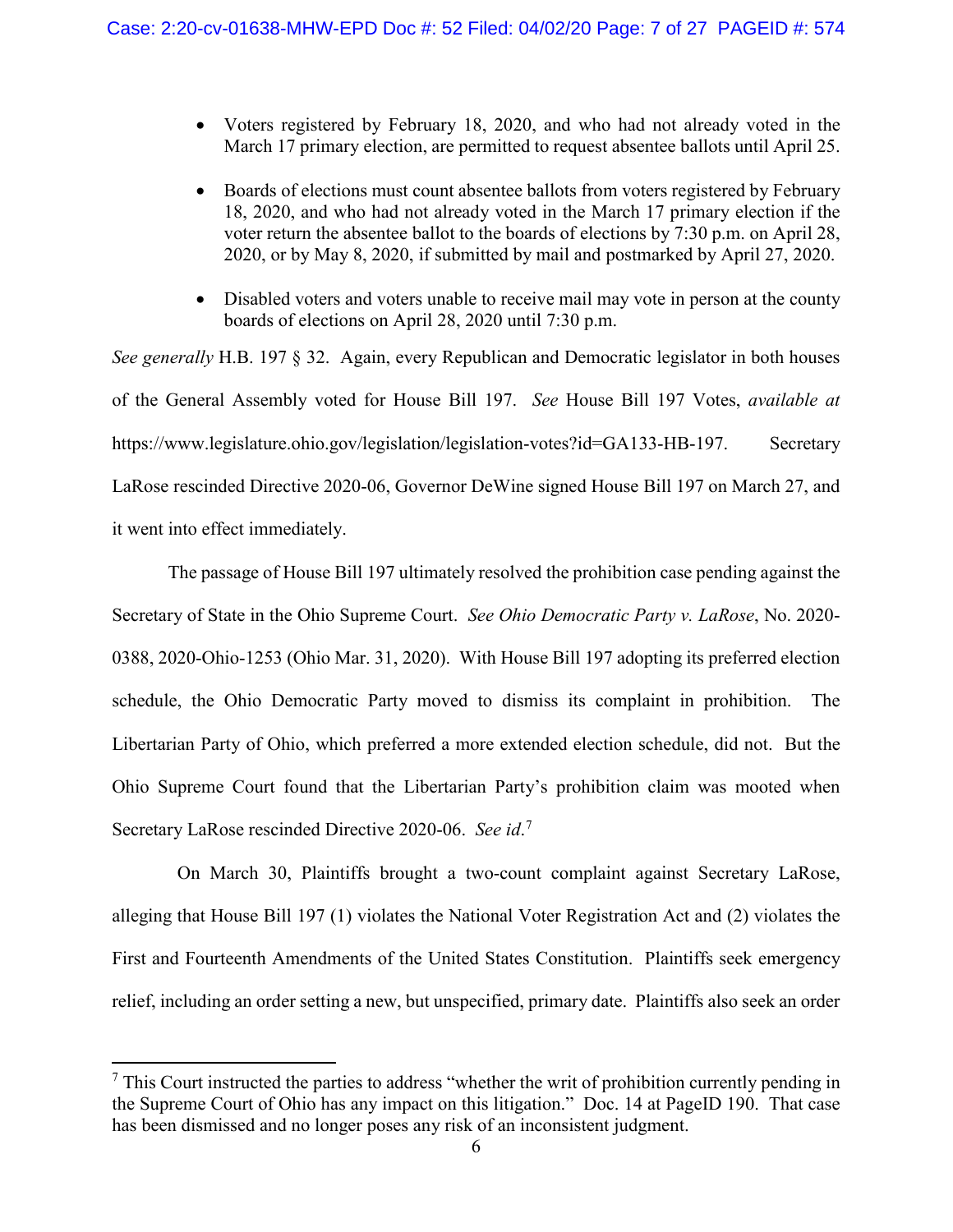forcing Secretary LaRose to, among other things, mail all registered voters who have not yet voted in the March 17 primary "a primary ballot for each party" (i.e., Republican, Democrat, Libertarian, and presumably issues-only) with a return envelope, postage pre-paid, and to permit anyone who registers to vote 30 days before the new primary date to receive and complete an absentee ballot.

## **III. LAW AND ARGUMENT**

#### **A. Legal Standard.**

To obtain a temporary restraining order, Plaintiffs must show: (1) it has a strong likelihood of success on the merits; (2) it would suffer irreparable injury absent the TRO; (3) issuance of a TRO would not cause substantial harm to others; and (4) the public interest would be served by issuance of a TRO. *See Project Vote v. Madison Cnty. Bd. of Elections,* 2008 U.S. Dist. LEXIS 74016, at \*18-19 (N.D. Ohio Sept. 29, 2008); *see also Leary v. Daeschner*, 228 F.3d 729, 736 (6th Cir. 2000). The standard for granting a TRO matches the standard for a preliminary injunction "with emphasis, however, on irreparable harm given that the purpose of a TRO is to maintain the status quo." *Doe v. Univ. of Cincinnati*, 2015 U.S. Dist. LEXIS 132864, at \*3 (S.D. Ohio Sept. 30, 2015). The movants bear the burden of establishing their claim to a TRO, which "should be granted only if the movant carries his or her burden of proving that the circumstances clearly demand it." *Jones v. Caruso*, 569 F.3d 258, 265 (6th Cir. 2009) (citations omitted).

Here, the request for TRO must be considered in the elections context, where courts understand that "States may, and inevitably must, enact reasonable regulations of parties, elections, and ballots to reduce election- and campaign-related disorder." *Timmons v. Twin Cities Area New Party*, 520 U.S. 351, 358 (1997). Accordingly, the State's power to regulate its own elections—a power specifically reserved to it in the Constitution—is "substantial." *Storer v. Brown*, 415 U.S. 724, 730 (1974).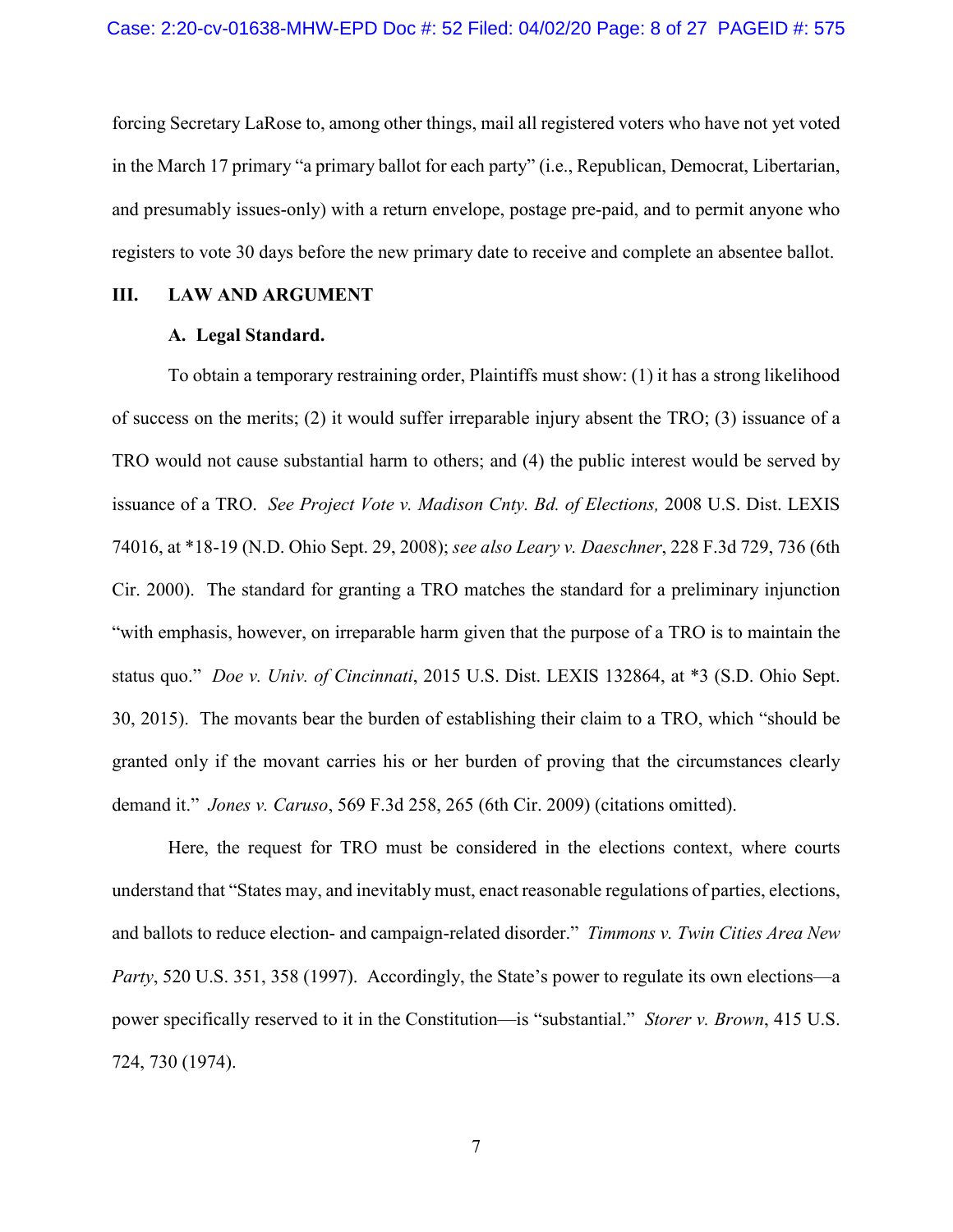#### **B. Plaintiffs Cannot Show Likelihood of Success on The Merits.**

## **1. Plaintiffs' claim under the National Voter Registration Act is likely to fail.[8](#page-8-0)**

Plaintiffs' NVRA claim stands on a faulty premise – that the 2020 presidential primary election was moved to April 28, 2020. Doc. 4 at 3. Using this faulty premise, Plaintiffs claim that more than two thousand individuals who submitted voter registration applications between February 18 and March 13 should now be registered and permitted to cast a vote, even though they missed the statutory February 18, 2020 deadline for voter registration in the 2020 presidential primary election. *Id.* at 3, Exhs. A and B. Plaintiffs offer no legal support for their novel claim.

The National Voter Registration Act provides that "each State shall insure that any eligible applicant is registered to vote in a [federal] election ... not later than the lesser of 30 days, or the period provided by State law, before the date of the election." 52 U.S.C. § 20501(a)(1)(A)-(D). The NVRA defines "election" in relevant part as "a general, special, primary, or runoff election." 52 U.S.C. § 30101(1)(A).

Ohio provides statutorily defined times for all of these types of elections. For example, under Ohio Rev. Code § 3501.01(A), a "general election" is "the election held on the first Tuesday after the first Monday in each November." A "special election" is "any election other than those elections defined in other divisions of this section. A special election may be held only on the first Tuesday after the first Monday in May, August, or November…". Ohio Rev. Code § 3501.01(D). A primary election, and in particular, a presidential primary election, "shall be held on the third

<span id="page-8-0"></span> <sup>8</sup> To the extent Plaintiffs' reading of the NVRA "displace[s Ohio's] voter qualifications or dictate[s] what evidence [Ohio] may consider in deciding whether those qualifications have been met," their interpretation raises "serious constitutional problems." *Husted v. A. Philip Randolph Inst*., 138 S. Ct. 1833, 1850 (Thomas, J., concurring). The State of Ohio preserves its argument that Plaintiffs' reading of the NVRA is unconstitutional, or at the very least, should be avoided because of serious constitutional concerns. See id.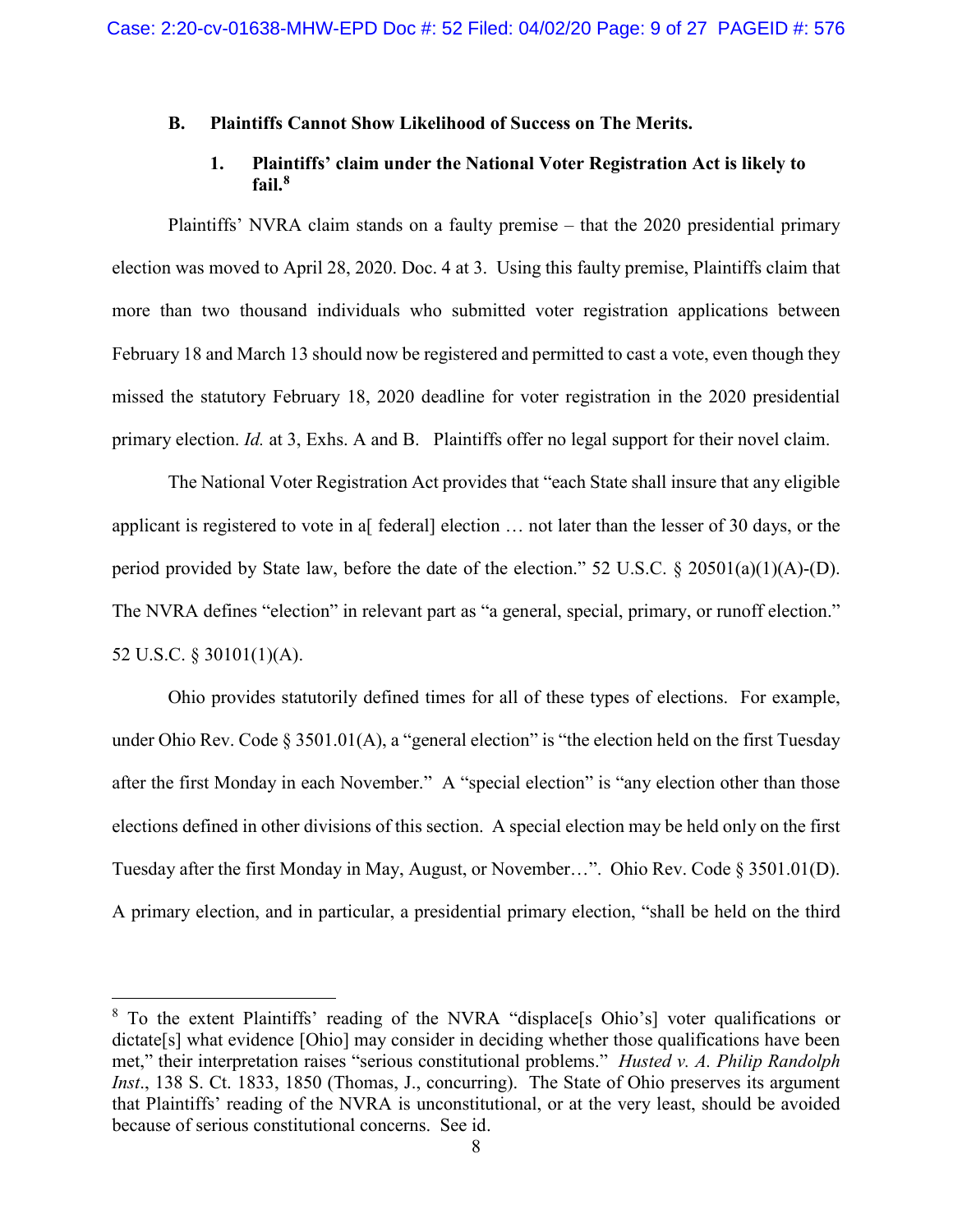Tuesday after the first Monday in March except as otherwise authorized by a municipal or county charter." Ohio Rev. Code § 3501.01(E)(2).

In Ohio, the 2020 presidential primary election is March 17, 2020, which is the "third Tuesday after the first Monday in March" as provided for by Ohio Rev. Code § 3501.01(E)(2). In accordance with the NVRA, voter registration closed on February 18, 2020, thirty days before the March 17 Presidential Primary Election. Plaintiffs' claim that H.B. 197 moved or reset the 2020 presidential primary election to April 28, 2020, and therefore, voter registration must be retroactively opened from February 18 through March 29, 2020 is wrong. None of the events that occurred either immediately before or after March 17 changed the date of the 2020 presidential primary election. First, on March 16, 2020, Dr. Acton closed all polling locations in order to slow the spread of COVID 19. She did not cancel the election. The Director's authority under Ohio Rev. Code § 3701.13 extended to the closure of polling places to contain the spread of an uncured, highly contagious disease. She exercised that authority on the evening of March 16, 2020 when she closed all polling locations.

Secretary LaRose did not cancel or move Ohio's 2020 presidential primary election either. Secretary LaRose issued Directive 2020-06 to allow voting beyond the scheduled election date of March 17, 2020, to prevent the disenfranchisement of millions of Ohioans. The directive instructed the county boards of elections how to continue to conduct a constitutional primary election by ordering them not to tabulate votes and to continue to accept absentee-ballot applications and completed ballots. Further, the Directive instructed the boards how to address the closure of the polls on March 17, which would have resulted in widespread disenfranchisement. The directive did not cancel the election. It provided additional opportunities for voting when the polls had to be closed on March 17.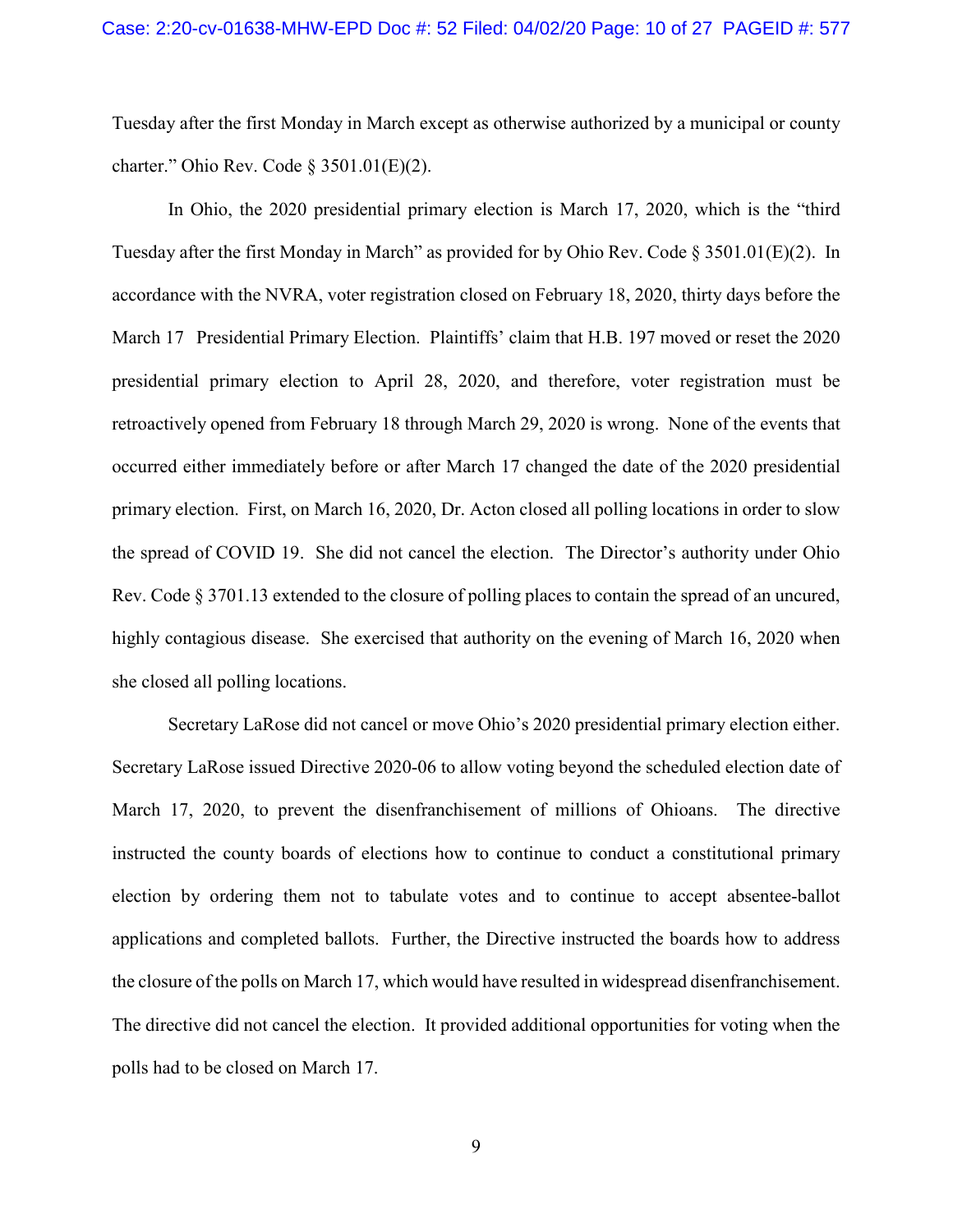Finally, on March 25, 2020, the Ohio General Assembly unanimously passed, and Governor DeWine signed into law H.B. 197. H.B. 197 extends absentee voting in the March 17, 2020 primary election through April 28, 2020. H.B. 197 § 32(C)(3), (D). Electors who have not already cast a ballot in the election, and who were registered to vote in Ohio as of the February 18 deadline, may cast absentee ballots through April 28. *Id*. §32(C)(3). Importantly, H.B. 197 did not cancel or reset the 2020 presidential primary election to April 28, 2020, as wrongly argued by the Plaintiffs. All votes already cast in the 2020 presidential primary election are being held and will be counted at the conclusion of the election. *Id*. § 32(B). The statute itself shows that the election's date did not change, repeatedly referring to the March 17 primary:

(B) During the period beginning on the effective date of this section and ending at 7:30 p.m. on April 28, 2020, no board of elections, and no election official, shall do any of the following:

(1) Count any ballots cast in the **March 17, 2020, primary election,** or in any special election held on the day of the primary election;

\*\*\*

(C)(1)(a) An elector who has not already cast a ballot in the **March 17, 2020, primary election**, or in any special election held on the day of the primary election, and who was registered to vote in this state as of February 18, 2020, may vote in that election in accordance with this section.

\*\*\*

(G) The boards of elections and the Secretary of State shall complete the unofficial count, the canvass of the election returns, and all other post-election procedures with respect to the **March 17, 2020, primary election,** and any special election held on the day of the primary election, on the dates provided in the Revised Code, except that each deadline shall be calculated by adding 42 days.

*See* H.B. 197 § 32. H.B. 197 simply extended absentee voting through April 28, 2020.

In compliance with the NVRA, Ohioans were able to register to vote until February 18, which was 30 days prior to an election. Ohio Rev. Code § 3503.06(A). Because H.B. 197 only extended absentee voting through April 28, and did not legislate a "re-do" of the primary election, it did not re-open voter registration. H.B. 197 § 32(B), (C)(3). Accordingly, the NVRA does not entitle Plaintiffs to a retroactive reopening of the voter resignation deadline.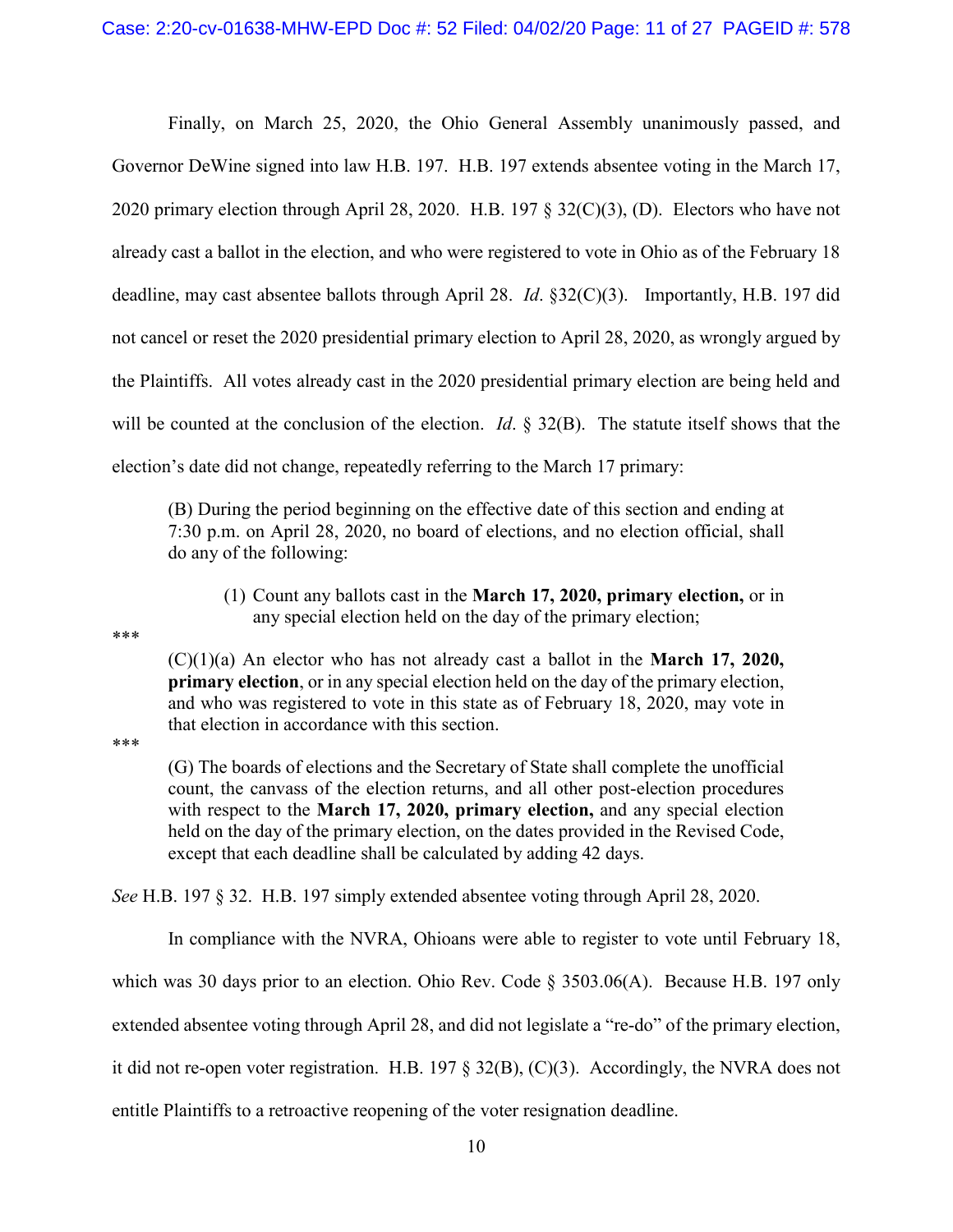Unfortunately, Ohio's need to modify its election due to a statewide emergency is not unique. Over the years, states natural disasters and other public emergencies such as Hurricane Katrina in 2006, Hurricane Sandy in 2012, and the terrorist attacks of September 11, 2001, have interfered with election schedules. *See* Morley, Michael T., Symposium: Election Emergencies: Voting in the Wake of Natural Disasters and Terrorist Attacks, 67 Emory L.J. 545 (2018). States that faced these disasters have fallen into three paradigms: election modifications, election postponements, and election cancellations. *Id.* at 548. In an "election modification," a state "*accepts as valid everything that transpired before an election emergency* arose and simply authorizes additional methods of, or time for, voting." *Id.* (emphasis added). Similarly, in an "election postponement," "an election scheduled for a particular date is held on a different day while holding constant as much as possible, including the identities of the candidates running, *the people entitled to vote*, and potentially even the candidates' spending." *Id.* (emphasis added). On the other hand, an "election cancellation" entirely nullifies the originally scheduled election with the expectation that a new election will be held at some point in the future. *Id.* at 550. When a state cancels an election, as opposed to modifying or postponing an election, "critical components of the election are determined *entirely anew* rather than attempting to hold them constant from the originally scheduled election." *Id.* (emphasis added).

Ohio's extension of absentee voting until April 28 falls into the election-modification paradigm. Plaintiffs have offered no legal support for their theory that a modification amounts to an entirely new "election," which triggers the voter registration provision of the NVRA. To the contrary, New York employed a similar election modification in response to the terrorist attacks on September 11, 2001, where it also statutorily defined voter eligibility in the modified scheme without offending the NVRA. New York passed a statute which "attempted to minimize the consequences of the disruption by providing that only people who were eligible to vote in the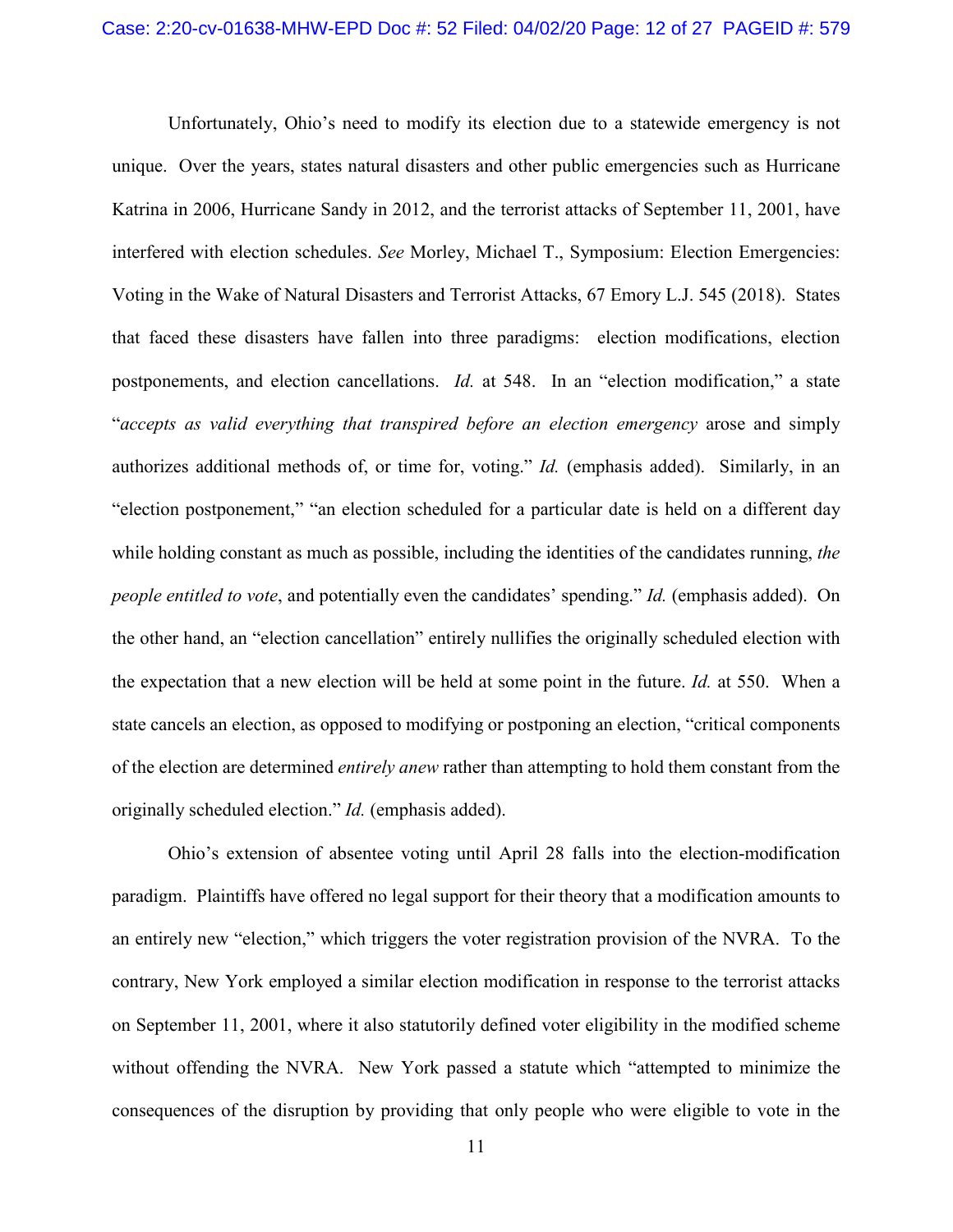original primaries would be permitted to vote in the rescheduled elections." *Id.* at 554. New York also, "permitted people to request absentee ballots, however, even if they had not submitted such requests for the original September 11 election." *Id.* Like New York's election modification in the wake of the terrorist attacks of September 11, 2001, H.B. 197 simply modifies the already scheduled March 17, 2020 presidential primary to extend absentee ballot voting through April 28, 2020. In such situations, the NVRA does not mandate the retroactive re-opening of voter registration.<sup>[9](#page-12-0)</sup>

Further, Plaintiffs' reliance on *Ga. State Conf. of the NAACP v. Kemp,* No. 1:17-cv-1397, 2018 WL 2271244 and *Ariz. Democratic Party v. Reagan,* No. CV-16-03618-PHX-SPL, 2016 WL 6523427 (D.C. Ariz. Nov. 3, 2016) to argue that Ohio's modification of the 2020 presidential primary election must also come with an extension of the voter registration deadline under the NVRA falls flat. Doc. 4 at 14. In *Georgia State Conference*, the NAACP challenged a Georgia statute setting a voter registration deadline that for a subsequent runoff election in its primary. The parties ultimately agreed to a Consent Decree recognizing the obvious, that "runoffs" are specifically included in the definition of "election" in the NVRA. *Ga. State Conf.,* at ECF Doc. 42. *See* 52 U.S.C. § 30101(1)(A).

*Arizona Democratic Party* is equally inapposite. There, Arizona miscalculated its voter registration deadline due to an intervening holiday, causing the state to close its registration one day early. 2016 WL 6523427 at 6. The Court ruled that, while the one-day discrepancy did not severely burden voting from a constitutional perspective, it technically violated the NVRA. *Id.* at 43. Here, Ohio closed voter registration thirty days before the March 17 primary election. Nothing

<span id="page-12-0"></span><sup>&</sup>lt;sup>9</sup> In fact, if Plaintiffs' theory were correct, every time elections officials or a court holds open a polling place for an hour, it would also have to retroactively extend voter-registration by an hour as well. Boards of elections would need to review their files to determine if someone registered to vote just after the voter-registration deadline had closed.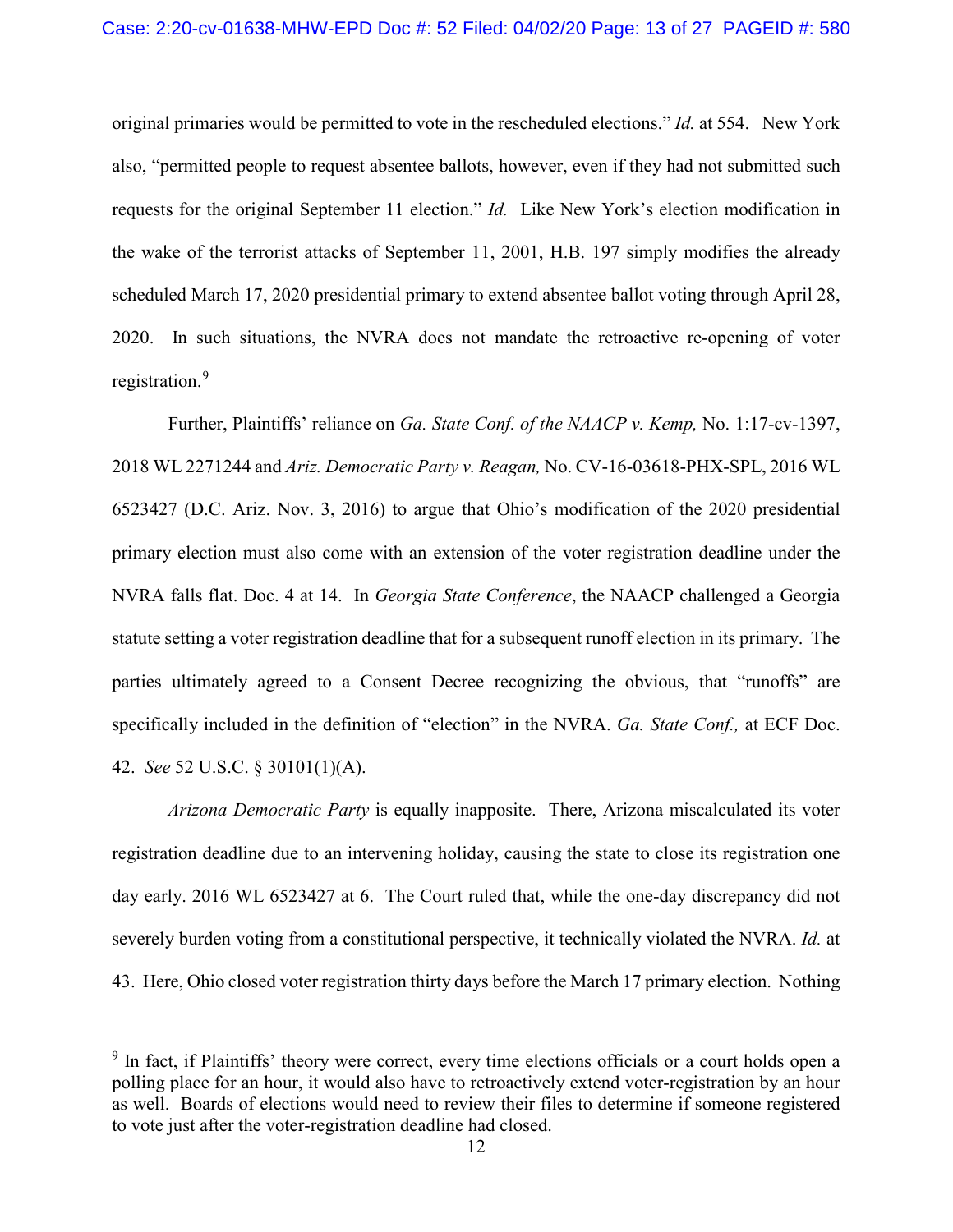in *NAACP* or *Arizona Democratic Party* remotely relates to the circumstances found here, and they provide absolutely no legal support for Plaintiffs' NVRA claim.

Finally, H.B. 197 and the events leading up to its enactment posed no barriers to voter registration. While Ohio's ramp up to prevent the spread of COVID-19 started in early January, the Ohio Department of Health did not issue its first order limiting Ohioans' daily activities until March 12, 2020, when it prohibited mass gatherings in the State of Ohio. This was nearly one month after the February 18 deadline to register to vote in the upcoming primary. As such, Plaintiffs cannot legitimately claim that the fight against COVID-19 actually caused barriers to an individual's ability to timely register to vote. Accordingly, for all of the reasons set forth above, Plaintiffs' NVRA claim fails, and their request for a temporary restraining order must be denied.

#### **2. Plaintiffs' First and Fourteenth Amendment claims are likely to fail.**

*Anderson-Burdick standard.* When considering challenges to state election laws under the First and Fourteenth Amendments, the Court must first weigh the "character and magnitude" of the asserted injury to the rights protected by those amendments, *i.e.*, the right to vote. *Burdick v. Takushi*, 504 U.S. 428, 434 (1992) (quoting *Anderson v. Celebrezze*, 460 U.S. 780, 789 (1983)). The *Anderson-Burdick* test weighs the burden on voting from the perspective of the affected electors, taking into account the whole range of voting opportunities the state provides. *See Mays v. LaRose*, No. 19-4112, 2020 U.S. App. 6673 (6th Cir. Mar. 3, 2020). Thus, if the affected voters have or had alternative voting opportunities, the burden will not be severe. *See id*. Once it has established the burden on voting, the Court weighs the precise interests put forward by the State as justifications for the burden, taking into consideration the extent to which those interests make it necessary to burden the Plaintiff's rights. *Id*.

As the burden on voting increases, so too must the regulation's importance in promoting the State's interests. For severe burdens, the regulation must advance a compelling State interest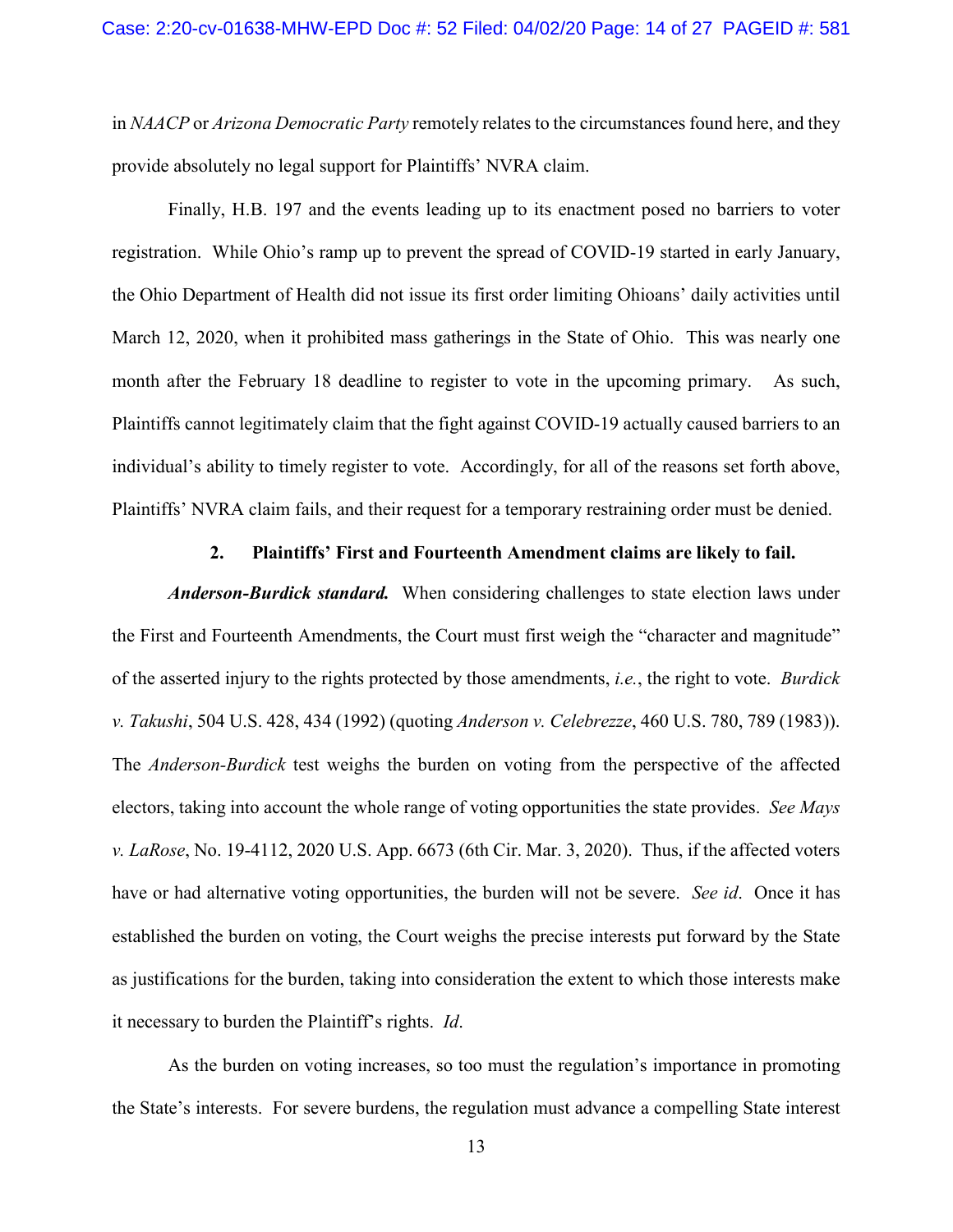in a narrowly-drawn manner. This test resembles that of strict scrutiny. *See Ohio Council 8 Am. Fed'n of State, Cty. & Mun. Emps. v. Husted (AFSCME)*, 814 F.3d 329, 335 (6th Cir. 2016). When the burden on voting is only "moderate," the State's interest in orderly election administration is sufficient to justify that burden. *See Mays*, 2020 U.S. App. LEXIS 6673, at \*18-21. And finally, "the State's important regulatory interests are generally sufficient to justify" reasonable and generally-applicable restrictions. *Anderson*, 460 U.S. at 788.

Last month, the Sixth Circuit addressed an *Anderson-Burdick* claim strikingly similar to this one. *See Mays v. LaRose*, No. 19-4112, 2020 U.S. App. LEXIS 6673 (6th Cir. Mar. 3, 2020). Like Plaintiffs, the plaintiffs in *Mays* failed to take advantage of Ohio's early voting opportunities and later found themselves unable to vote on election day when circumstances unexpectedly changed. In *Mays*, the plaintiffs were arrested after the deadline to request absentee ballots and were held in detention through election day. Because plaintiffs had *no* avenue to vote on election day, they challenged the constitutionality of Ohio's absentee-ballot deadline. Although it agreed that unexpected circumstances prevented the plaintiffs from voting in person on election day, the Sixth Circuit found that the burden on voting was "moderate." *Id.* at \*15. In assessing the burden on voting, the court took into account "the alternative voting opportunities Ohio provides," including "all voting opportunities Plaintiffs *could have* taken advantage of, even if they were no longer a possibility at the time of the election." *Id*. The Sixth Circuit found that the State's interest in orderly election administration justified any burden imposed by the challenged law.

**Burden on voting.** Here, Plaintiffs cannot even articulate the "moderate" burden on voting found in *Mays*. Plaintiffs do not account for *Mays* in their motion and do not explain why the burden here exceeds, or even equals, the "moderate" burden in that case. True, like the plaintiffs in *Mays*, Plaintiffs here were not able to vote in person on March 17 under Dr. Acton's order closing polling locations. But unlike the plaintiffs in *Mays*, the General Assembly specifically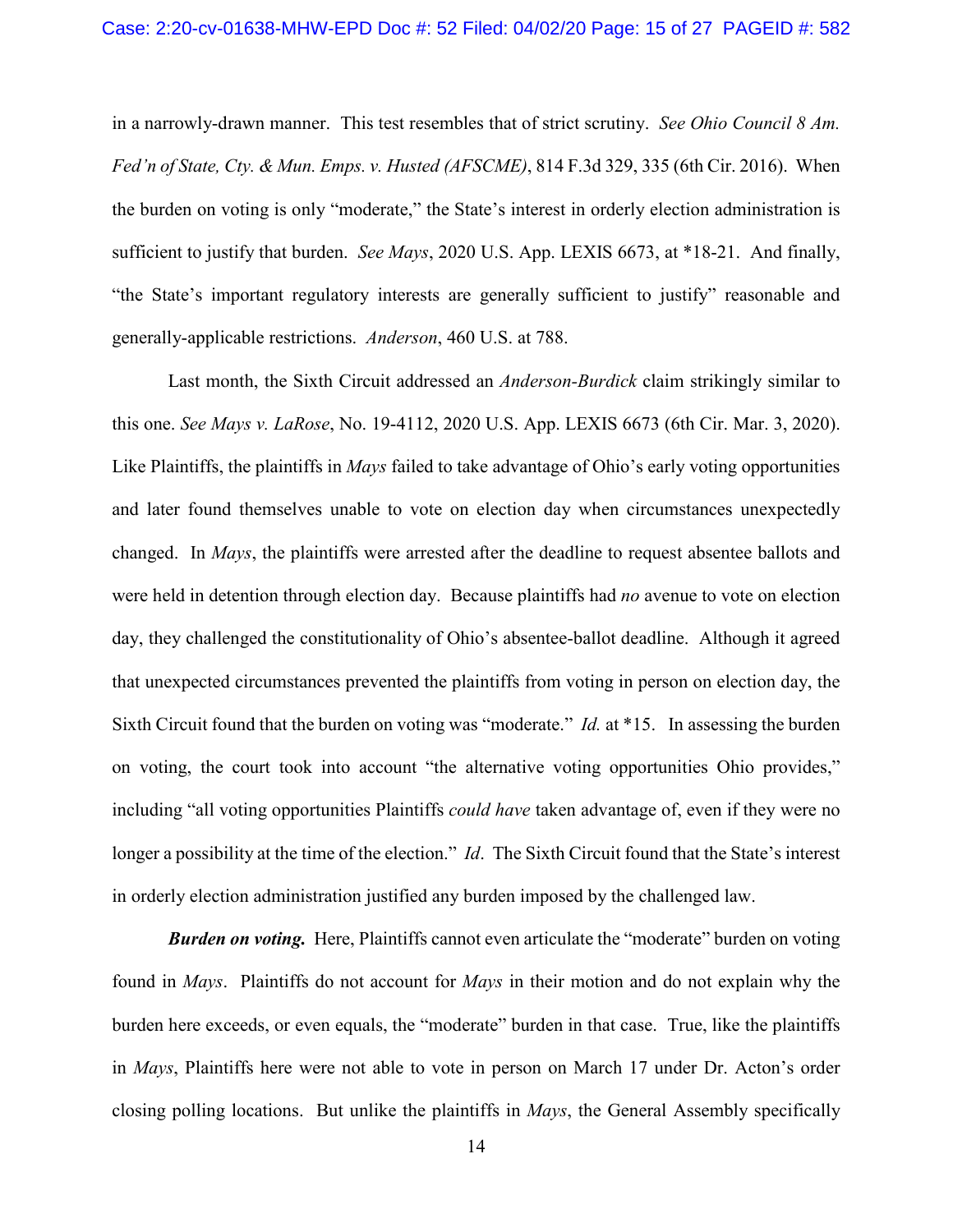extending voting opportunities for the Plaintiffs: it extended the absentee-ballot deadline until April 28 and allowed disabled voters and other voters who cannot vote by mail to vote in person at the boards of elections. These additional opportunities, when combined with all the early voting opportunities available to Plaintiffs before March 17, result in an even lower burden than the "moderate" burden in *Mays*.

Plaintiffs "fear" that voting might prove difficult, but they can only speculate that they will be burdened or harmed by House Bill 197. *See* Lee Aff., Doc. 4-6; Mostafa Aff., Doc. 4-8; Rodriguez Aff., Doc. 4-9; Jeter Aff., Doc. 4-12; Riley Aff., Doc. 4-13. First, Plaintiffs' complaint that House Bill 197 unduly compresses the voting period is exaggerated. Plaintiffs list eight steps that must proceed in sequence, beginning with the Secretary's postcard mailing. Doc. 4 at PageID 39. But no voter needs to wait to receive the Secretary's postcard to begin the absentee-ballot process, and widespread publicity already alerted many voters to House Bill 197. Declaration of Gov. Taft at ¶ 15. That leaves ample time—more than four weeks—to (1) apply for the appropriate absentee ballot,<sup>[10](#page-15-0)</sup> (2) process the application, (3) receive the ballot in the mail, and (4) complete

<span id="page-15-0"></span><sup>&</sup>lt;sup>10</sup> Plaintiffs note that the states that have developed mail-only elections automatically mail absentee ballots to registered voters without requiring voters to apply and demand that Secretary LaRose do likewise. Doc. 4 at PageID 44-45. But these states also developed certain partyaffiliation requirements—absent from Ohio—to fit that process. In Hawaii, for example, the Democratic Party of Hawai'i mails presidential primary ballots *only* to voters who have already enrolled in the party. *See* Democratic Party of Hawai'i https://hawaiidemocrats.org/join/ (the party runs the state's presidential primary election). And in Oregon, "the county clerk shall mail the official ballot of a major political party to each elector *who is registered as being affiliated* with the major political party as of the 21st day before the date of the election." Or. Rev. Stat. § 254.470(3)(a) (Oregon provides unaffiliated voters opportunities to *request* parties' primary ballots as well). Washington has an open primary, where all candidates for office, regardless of party affiliation, appear on *all* voters' primary ballots. Wash. Rev. Code § 29A.52.112. Only Colorado allows the mailing of multiple ballots to voters, but Colorado, unlike Plaintiffs here, specifically legislated for the possibility that voters would return multiple ballots. Colo. Rev. Stat. § 1-4-101(2). These states' election mechanics complement their vote-by-mail systems. Boards of elections do not have to guess which primary ballots to send voters; nor do they send *four* ballots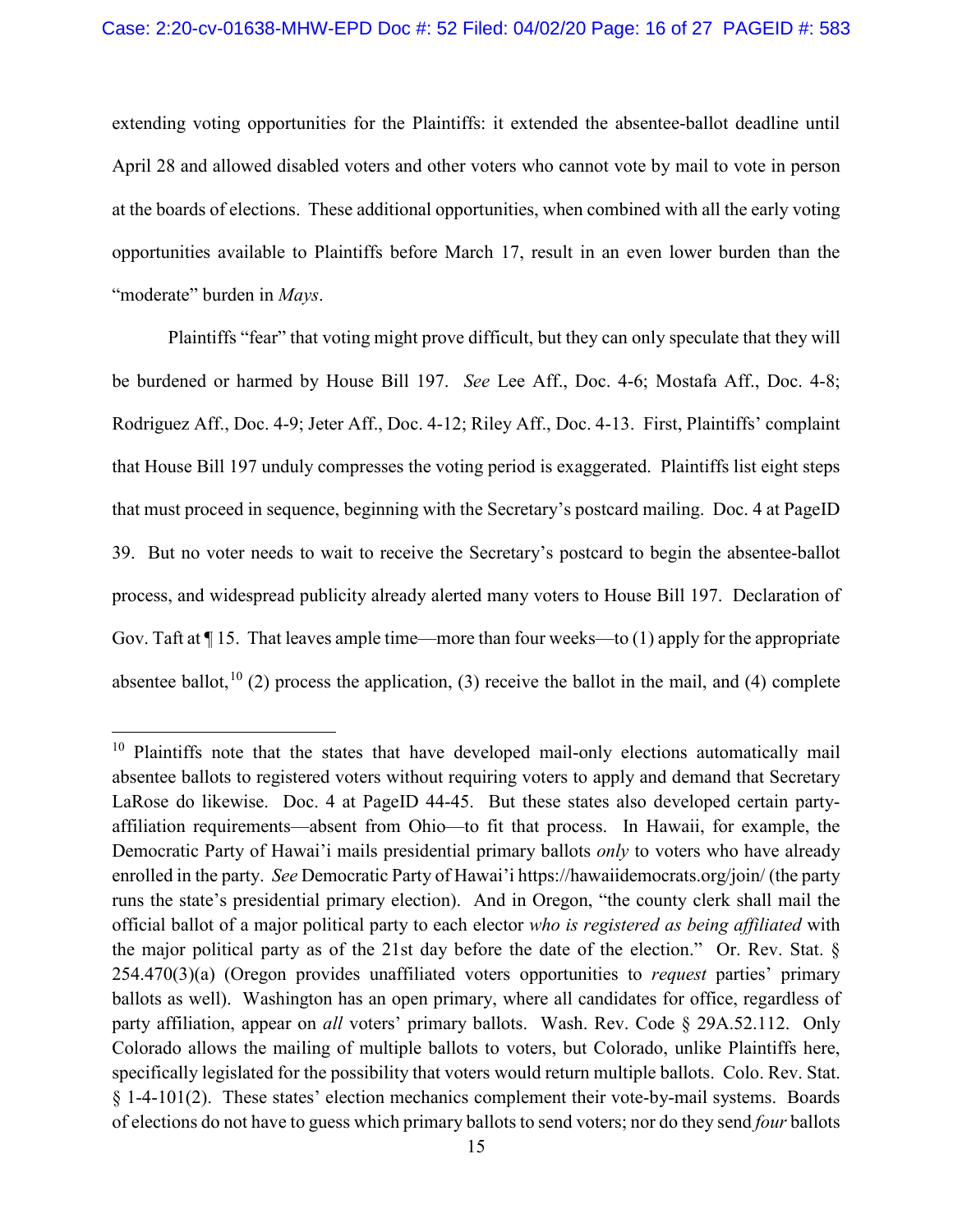and return the ballot. *Id.* Voters and boards have a week to complete each step, with time left over to account for mailing delays and to correct mistakes. And this does not count the time between March 17 and the passage of House Bill 197, during which voters could have submitted absenteeballot requests. With time built into each step in the process, plaintiffs' fears that they will run out of time to vote are simply unsubstantiated. *See, e.g.*, *Regan v. Vinick & Young*, 862 F.2d 896, 902 (1st Cir. 1988) ("Speculation or unsubstantiated fears about what may happen in the future cannot provide the basis for a preliminary injunction."); *NACCO Material Users, Inc. v. Toyota Materials Handling USA, Inc.*, 246 F. App'x 929, 943 (6th Cir. 2007) (same).

Plaintiffs also claim they will not be able to mail their absentee-ballot applications because they cannot access a printer. Lee Aff., Doc. 4-6; Mostafa Aff., Doc. 4-8; Rodriguez Aff., Doc. 4- 9. Access to a printer is immaterial; no voter needs to print an application to vote. Ohio Rev. Code § 3509.03(B) (noting that an application for an absentee ballot "need not be in any particular form"). Voters can call their boards of election to request an application. *See* 2020 Primary FAQs, *available at* [https://www.sos.state.oh.us/elections/voters/2020-primary-frequently-asked](https://www.sos.state.oh.us/elections/voters/2020-primary-frequently-asked-questions/)[questions/.](https://www.sos.state.oh.us/elections/voters/2020-primary-frequently-asked-questions/) The only plaintiff who chose this option was able to request an absentee ballot application by telephone. Flanagan Moore Aff., Doc. 4-7. Alternatively, voters can simply write down all the information that must be included in an absentee-ballot application, *see* Ohio Revised Code § 3509.03(B), on any available piece of paper and mail it to the boards. No one will be prevented from voting due to lack of printer access. Plaintiffs are correct that a stamp is required,

 $\overline{a}$ 

to every voter. Ohio's party-affiliation system is simply different. Ohio allows primary voters to select a party or issues-only ballot at the time of voting, and it allows voters to switch freely between the parties from election-to-election. Ohio Rev. Code § 3509.03(B)(8); Ohio Election Official Manual, Directive 2016-06 Ch. 13 § 1.01. Ohio's laws, therefore, require different *mechanics* than the other states. Ohio's absentee-ballot application alerts the boards of elections which ballot style should be mailed to the voter.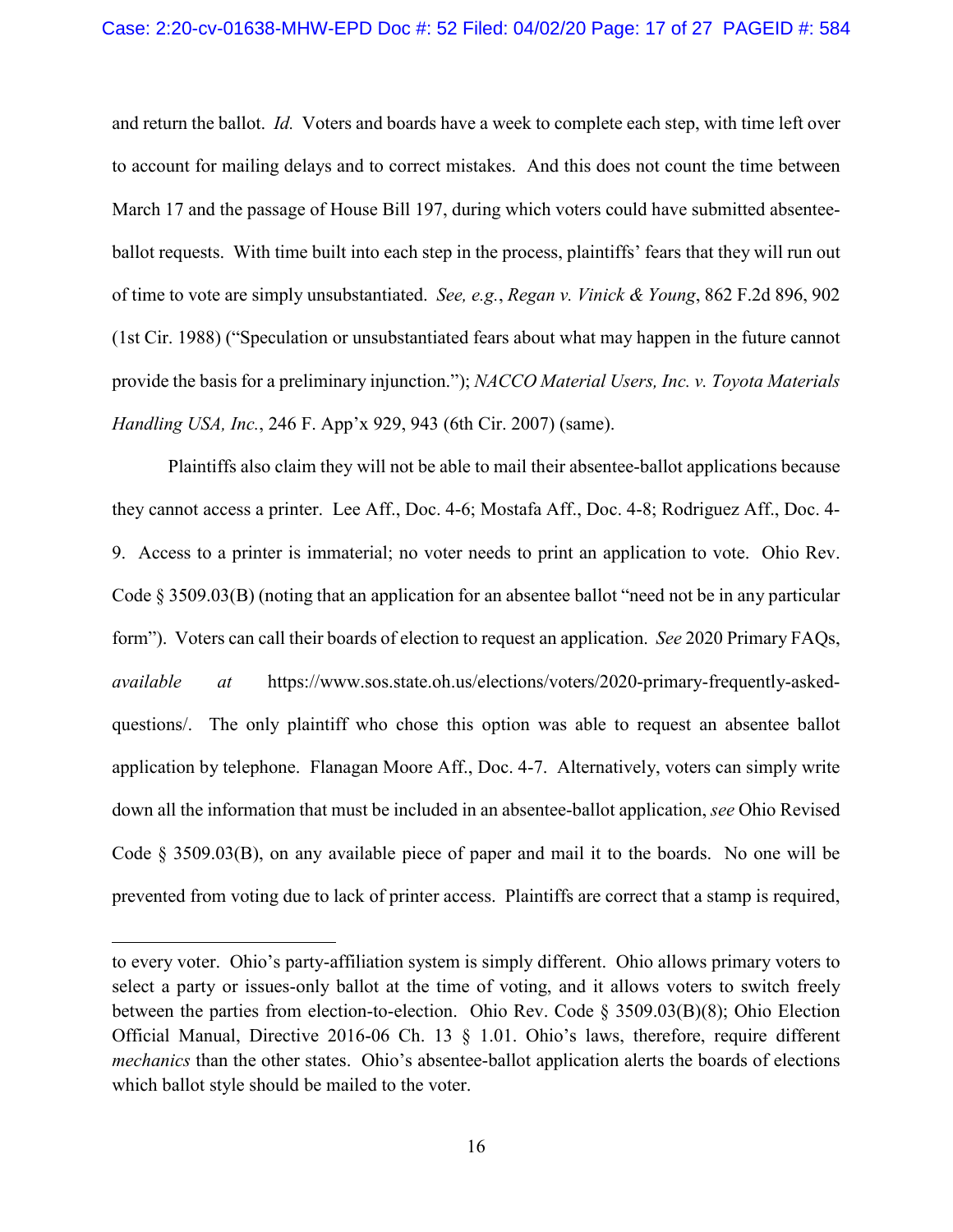but stamps are widely available for purchase online and at post offices, shipping centers, supply stores, grocery stores, and ATMs. Plaintiffs do not say they don't know how to or cannot acquire stamps before the end of April.

*State's interests.* The State's interest in conducting the March 17 primary, to the greatest extent possible, through absentee voting is simple: it seeks to save Ohioans' lives. No one disputes Dr. Acton's conclusion that in-person voting carries "a high probability of widespread exposure to COVID-19."<sup>11</sup> Further, Ohioans have been instructed to remain at home. So, the General Assembly curtailed in-person voting as much as possible, including only disabled voters and voters unable to receive mail. For these voters, voting by mail is difficult, perhaps impossible, and a requirement that they vote by mail could amount to a ban on voting. For everyone else, the need to stop the spread of COVID-19 more than justifies the elimination of in-person voting for the March 17 primary.

The State also has an interest in minimizing disorder and easing the burdens on the boards of elections. House Bill 197 allows the boards to continue to use an absentee-balloting system that the boards already have in place and use for every single election: processing absentee ballot applications, sending absentee ballots, and counting ballots as they come in. *See Mays*, 2020 U.S. App. LEXIS 6673, at \*19-20. True, the volume will greatly exceed past numbers, but the boards already have processes in place and plans to handle the influx of requests. *See, e.g.*, Directive 2020-07 (giving the boards instructions on complying with H.B. 197).

<span id="page-17-0"></span> $11$  It will take months, if not years, to calculate the effect of in-person primaries on the spread of COVID-19. But it bears mentioning that Michigan reported a strong uptick in COVID-19 infections—far exceeding Ohio's—beginning 9 days after its March 10 in-person primary election. Laura Johnston, "Ohio has 351 coronavirus cases, compared to 1,035 in Michigan: Compare timeline of restrictions," Cleveland.com, available at https://www.cleveland.com/news/2020/03/compare-coronavirus-cases-in-ohio-michigan.html.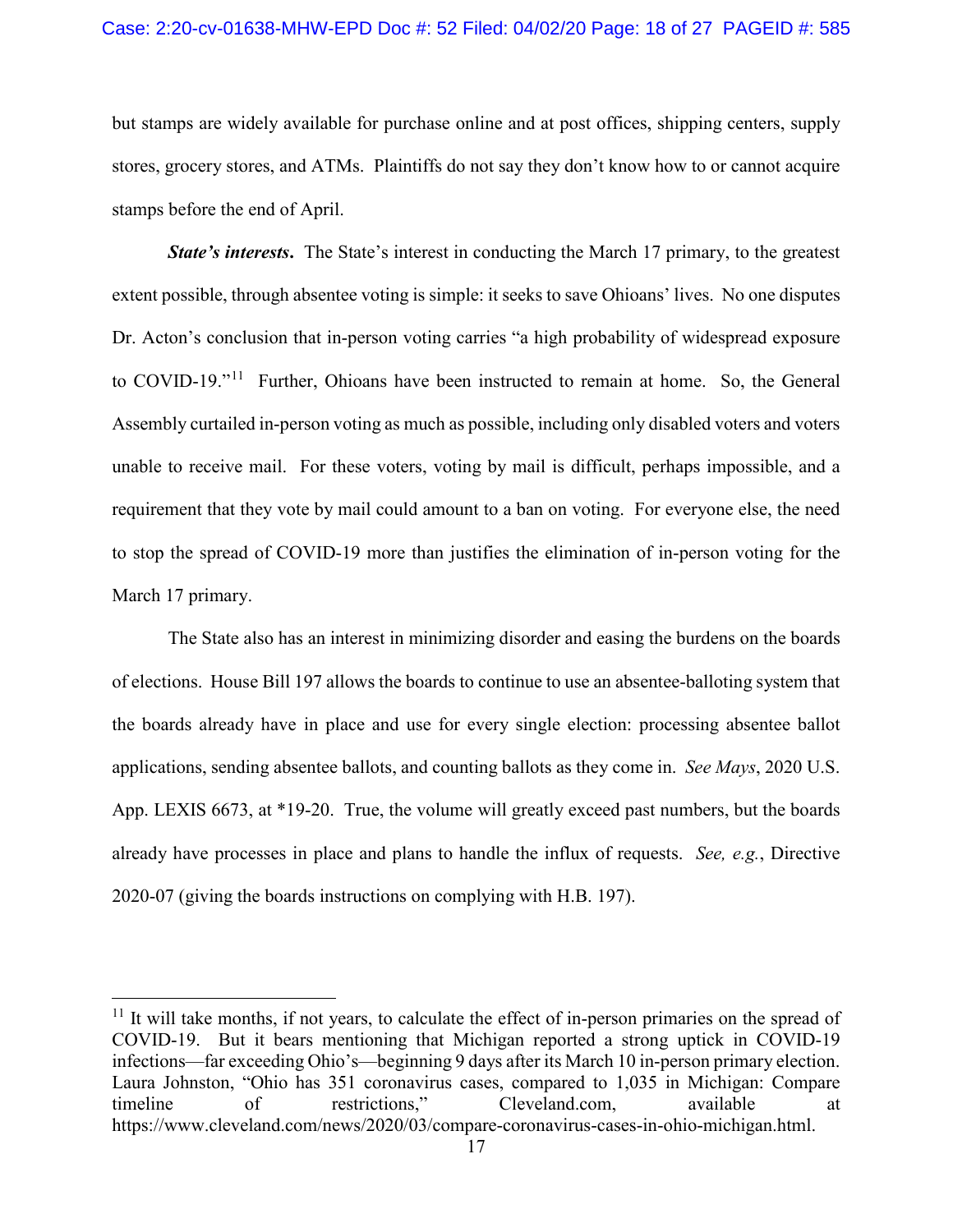Plaintiffs' proposal, on the other hand, would force boards to create entirely new processes on the fly, including at least (1) compiling a list of voters who have not yet voted in the primary, (2) mailing, for the first time in Ohio history, four different ballot styles (Republican, Democrat, Libertarian, and issues-only) to every voter identified above, (3) creating a new set of instructions to mail with the four ballot styles to inform voters to complete only *one* of the four ballots, and (4) creating an in-person provisional voting process for voters who have received absentee ballots but still need to vote in person. With four ballots per voter in circulation, boards will have to implement additional processes to prevent fraud (*e.g.*, someone else filling out a voter's unused ballots), to determine which ballot to count when some voters inevitably complete multiple, and to protect the integrity of the election. Taft Decl. ¶¶ 10-12.

Finally, the State has an interest in concluding the March 17 primary as expeditiously as possible, while ensuring that everyone who was eligible to vote on March 17 can vote. As more time elapses between the March 17 primary and its conclusion, more Ohio voters might change addresses, names, or even pass away, leading to additional logistical complications for the boards. *See, e.g.*, Rodriguez Aff., Doc. 4-9.

Under the *Anderson-Burdick* test, Plaintiffs here cannot even articulate a moderate burden on the right to vote. And on the other side of the ledger, the State's interests include stopping the spread of COVID-19 and saving lives, minimizing the burden on the boards of elections by keeping an already developed process, and preserving the integrity of the election by bringing it to an expeditious end. These interests more than justify any speculative burden on voting.

## **3. The April 28, 2020 conclusion to the election does not impose an undue burden on voting as opposed to Secretary LaRose's plan in Directive 2020-06. [12](#page-18-0)**

<span id="page-18-0"></span><sup>&</sup>lt;sup>12</sup> "Defendant's response shall specifically include the State's interests that justify the burden on voting rights imposed by the establishment of an April 28, 2020 deadline for absentee voting (as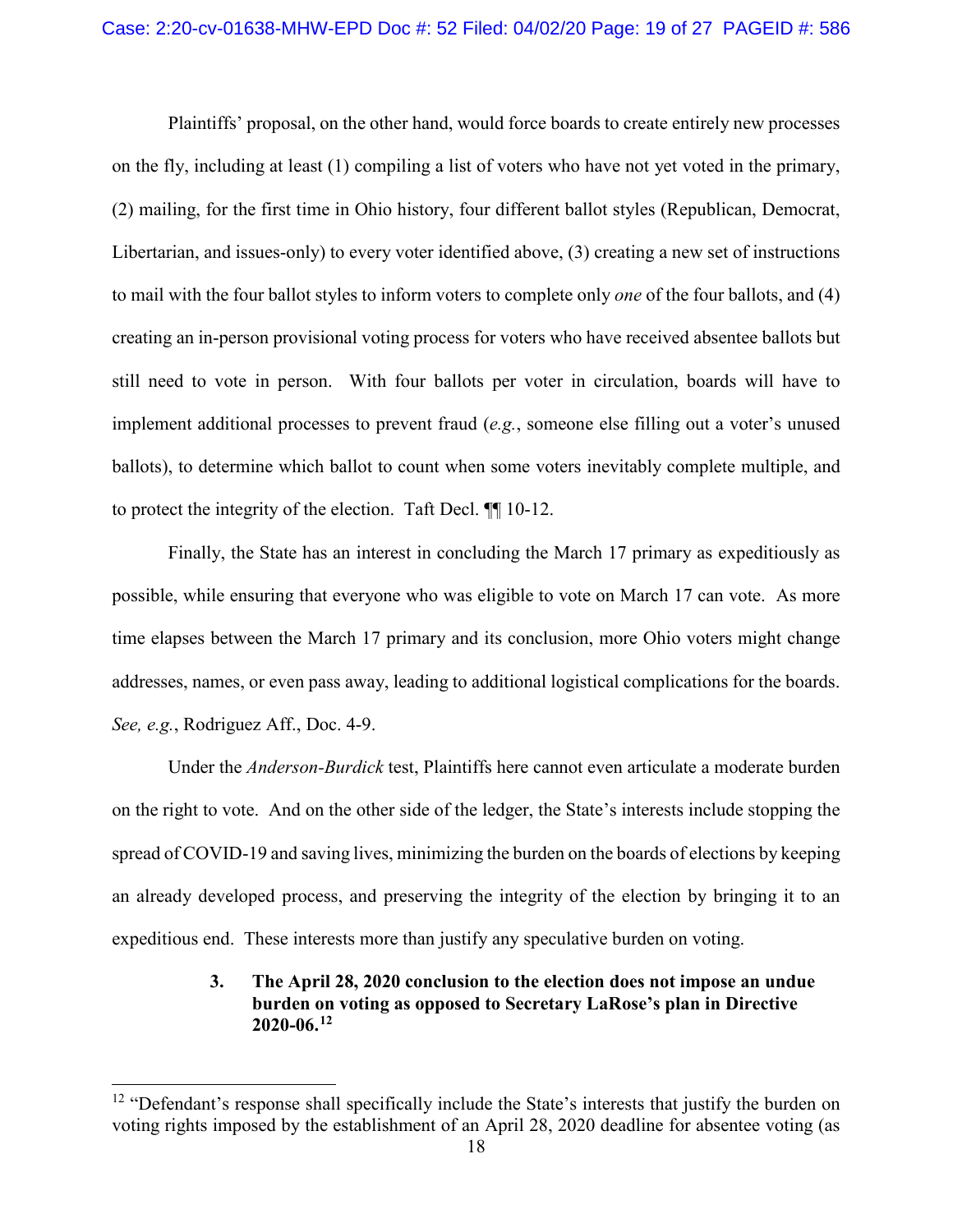House Bill 197's absentee voting plan to conclude the 2020 presidential primary election by April 28, 2020 imposes no higher burden on voting that the plan suggested by Secretary LaRose that would have concluded the election on June 2, 2020. *See* Letter of Secretary of State Frank LaRose to All Members of the Ohio General Assembly dated March 21, 2020 *available at*  https://www.ohiosos.gov/globalassets/media-center/news/2020/2020-0321\_lettertolegislators.pdf To be clear, the absentee voting plan set forth in Secretary LaRose's now rescinded Directive 2020-06, which he advocated before the Ohio General Assembly in his March 21, 2020 letter, is not the same absentee voting plan that the General Assembly passed into law through H.B. 197. Because they are fundamentally different plans, they contain fundamentally different conclusion dates. The Directive 2020-06 plan for absentee voting required Secretary LaRose "to produce and mail a postage paid absentee ballot request form to every eligible Ohio voter who did not cast a ballot during Ohio's early voting period from February 18 through March 16 and to pay the postage for the voter to return their ballot." *Id.* The following steps would have been required: Secretary LaRose would have needed to develop a mailing piece, hire a vendor to print it, create a list of voters who had not yet voted, and create individualized postage-paid return envelopes for each of the 7.2 million voters that corresponded to the voter's particular board of elections. *See Ohio Democratic Party v. LaRose*, No. 2020-0388, LaRose Merit Brief Grandjean Aff. (Ohio Mar. 25, 2020).It was this rejected plan coupled with a day of in person voting that Secretary LaRose asserted he could not complete before June 2, 2020. *Id.* 

The Ohio General Assembly took a different approach in H.B. 197, utilizing postcards instead of mailing pre-printed ballot requests and envelopes to all of the nearly 7.2 million eligible Ohio voters who did not cast a ballot during the early voting period. H.B. 197 is arguably more

 $\overline{a}$ 

opposed to Defendant's original suggestion of a June 2, 2020 deadline for absentee voting)." Doc. 14 at PageID 189.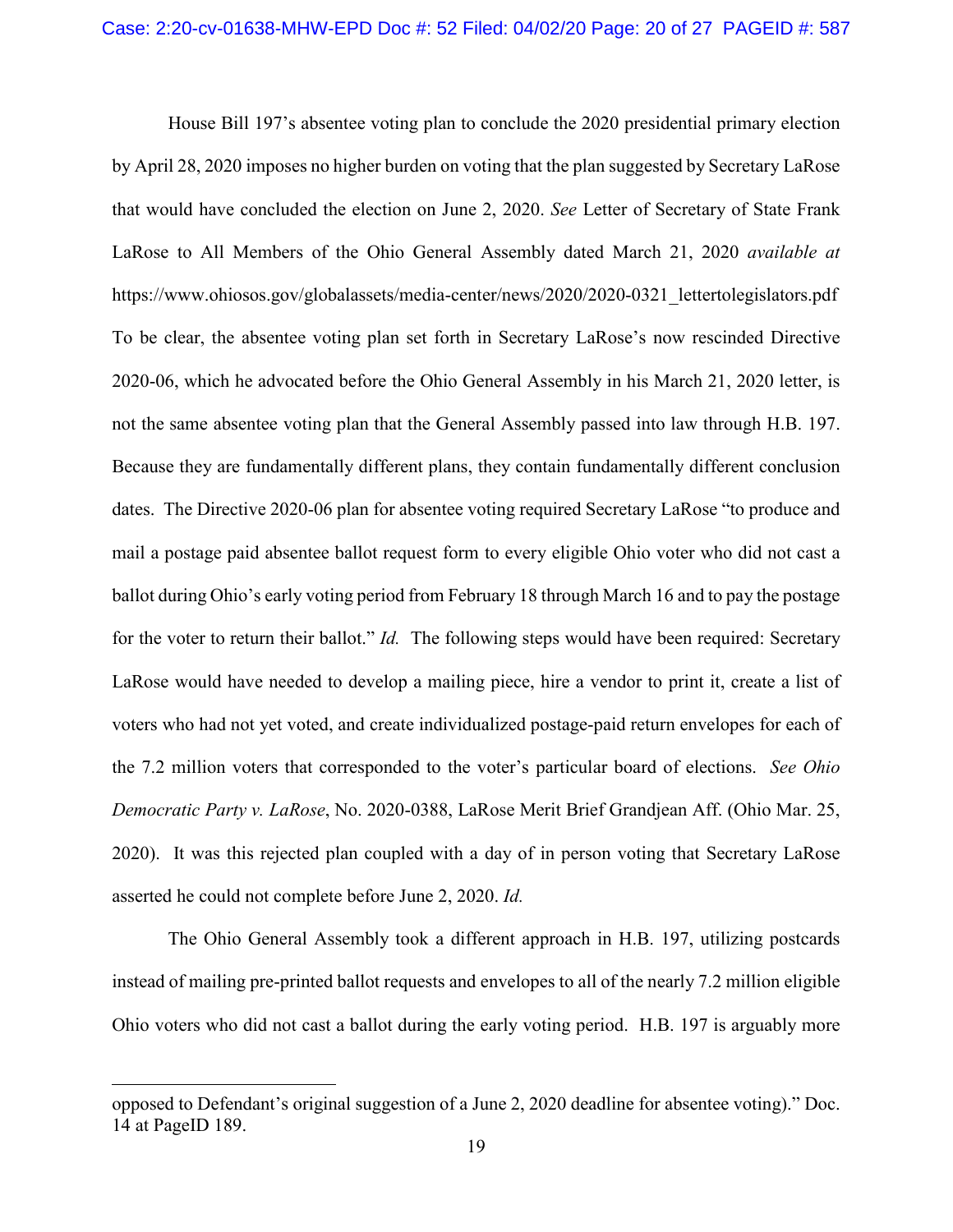efficient, more streamlined, and less time consuming than the plan articulated in Directive 2020- 06 and LaRose's letter, thus lending itself to a quicker conclusion to the 2020 presidential primary election. Moreover, by avoiding an in person vote on June 2, 2020, H.B. 197 provides a safer and swifter end to the election.

## **C. Plaintiffs Have Not Shown That, Absent A TRO, They Will Be Irreparably Harmed.**

Plaintiffs correctly note that "a restriction on the fundamental right to vote . . . constitutes irreparable injury." *Obama for Am. v. Husted*, 697 F.3d 423, 436 (6th Cir. 2012). And they claim that House Bill 197 will irreparably harm them because they are "at a serious risk" of not being able to vote. But as set forth above, Plaintiffs' claim of potential disenfranchisement depends upon key misinterpretations of House Bill 197, as well as several layers of speculation unsupported by any evidence. *See, e.g.*, *Regan v. Vinick & Young*, 862 F.2d 896, 902 (1st Cir. 1988) ("Speculation or unsubstantiated fears about what may happen in the future cannot provide the basis for a preliminary injunction."); *NACCO Material Users, Inc. v. Toyota Materials Handling USA, Inc.*, 246 F. App'x 929, 943 (6th Cir. 2007) (same).

#### **D. The Balance of Equities Weighs Heavily in The State's Favor.**

Plaintiffs incorrectly assert that the only potential harm in their requested TRO is the cost and administrative burden of compliance. Doc. 4 at PageID 54. Additionally, Ohio's interests "will suffer if the Court takes away the Ohio General Assembly's prerogative" to set the State's election schedule. *Libertarian Party of Ohio v. Husted*, No. 2:13-cv-953, 2014 U.S. Dist. LEXIS 49841, at \*34. This Court has already said that it "does not intrude upon the Ohio legislature's prerogative lightly," and that this factor weighs in favor of denying the TRO. *Id*. at \*35.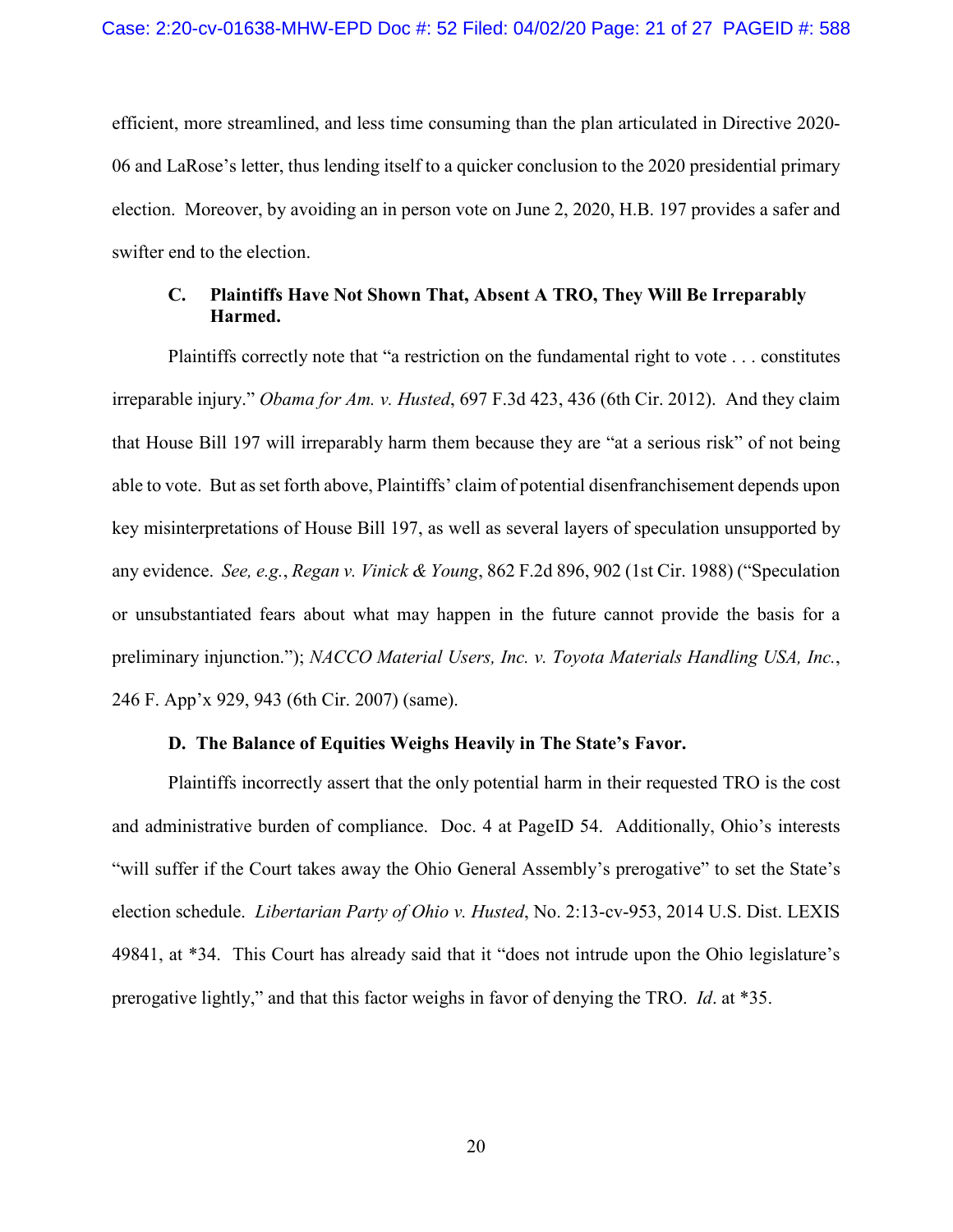## **E. The Public Interest Does Not Favor the Entry of a TRO Adopting Yet Another Election Schedule.**

It is well-settled that the public interest does not favor the alteration of election processes in the weeks leading up to an election. In *Purcell v. Gonzalez*, 549 U.S. 1 (2006), the Supreme Court vacated an injunction preventing Arizona's voter identification laws from taking effect just before a general election. The Court concluded that "[c]ourt orders affecting elections, especially conflicting orders, can themselves result in voter confusion and consequent incentive to remain away from the polls." *Id*. at 4-5; *see also SEIU Local 1 v. Husted*, 698 F.3d 341, 345-46 (6th Cir. 2012) (noting that the public interest strongly disfavors last-minute changes to election procedures). Thus, where relief cannot be granted without serious disrupting the State's election process, it must be denied. *See Williams v. Rhodes,* 393 U.S. 23, 24 (1968). In *Williams,* the Supreme Court upheld the district court's determination that a political candidate should remain off of the ballot and rejected his party's request to issue a separate set of ballots. *Id.* at 24. Notably, the Court held that "the confusion that would attend to such a last-minute change poses a risk poses a risk with the rights of other Ohio citizens, for example, absentee voters." *Id.* 

Relying on this precedent, in *Veasey v. Perry,* the Fifth Circuit Court of Appeals stayed a district court's order enjoining Texas' voter ID law on the eve of the election. *Veasey v. Perry,*  769 F.3d 890 (5th Cir. 2014). The Court noted that it was not "a run-of-the-mill case; instead, it is a voting case decided on the eve of an election." *Id.* at 893. Because the judgment below "substantially disturb[ed] the election process of the State [] just nine days before early voting [was to begin]", the court held that "the value of preserving the status quo" was much higher there than in other contexts and stayed the lower court's injunction. *Id.*; *see also Spirit Lake Tribe v. Jaeger,*  2018 U.S. Dist. LEXIS 186993 (N.D.N.D. Nov. 1, 2018) ("The federal courts are unanimous that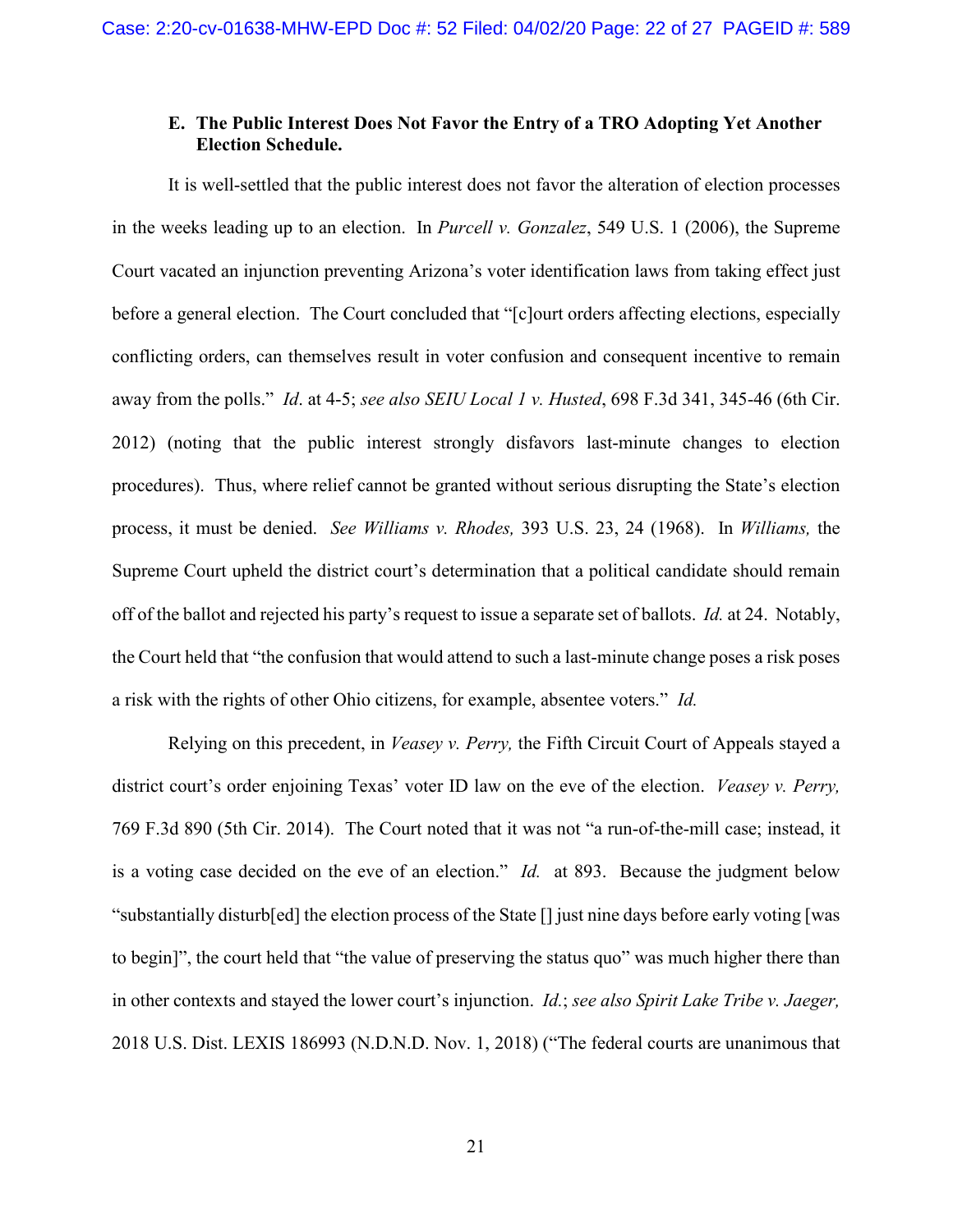is highly important to preserve the status quo when elections are fast approaching." (citing *Purcell,*  549 U.S. 1; *Williams,* 393 U.S. 23)).

In so holding the Fifth Circuit recognized that "[t]he Supreme Court has continued to look askance at changing election laws on the eve of an election." *Veasey*, 769 F.3d at 894. For support, the Court noted three cases in which the Supreme Court halted decisions "that would have altered the rules of the [election] just before it [began]." *Id.* (citing *Frank v. Walker,* 135 S. Ct. 7 (2014); *North Carolina v. League of Women Voters of North Carolina,* 135 S. Ct. 6 (2014); *Husted v. Ohio State Conference of N.A.A.C.P.*, 135 S. Ct. 42 (2014)). It noted that, although the Supreme Court did not explain its reasoning for the stays, "the common thread is clearly that the decision of the Court of Appeals would change the rules of the election too soon before the election date." *Id.*  Critically, "the timing of the decisions, rather than their merits seems to be the key." *Id.* Thus, *even where the challenged law is found to be invalid*, when an election is imminent, and the "State's election machinery is already in progress, equitable considerations might justify a court withholding the granting of immediate relief." *Id.* (quotation omitted).

Ohio's election laws provide certainty to Ohio voters, candidates, and boards of elections. Every year, the Secretary of State posts an election calendar on his website so that deadlines and legal requirements are widely publicized*. See*[13](#page-22-0) 2020 Ohio Election Calendar, *available at*: https://www.sos.state.oh.us/globalassets/publications/election/2020electioncalendar\_12x18.pdf. Further, he uses his authority to issue Directives to instruct Boards as to how to implement elections and comply with Ohio law. *See, e.g., id.*, *available at:* [https://www.sos.state.oh.us/elections/elections-officials/rules/.](https://www.sos.state.oh.us/elections/elections-officials/rules/) Boards rely on the Secretary's direction and are required to follow it. Ohio Rev. Code § 3501.11; *see also* Taft Decl. at ¶ 14.

<span id="page-22-0"></span> <sup>13</sup> All websites cited herein, last visited April 2, 2020.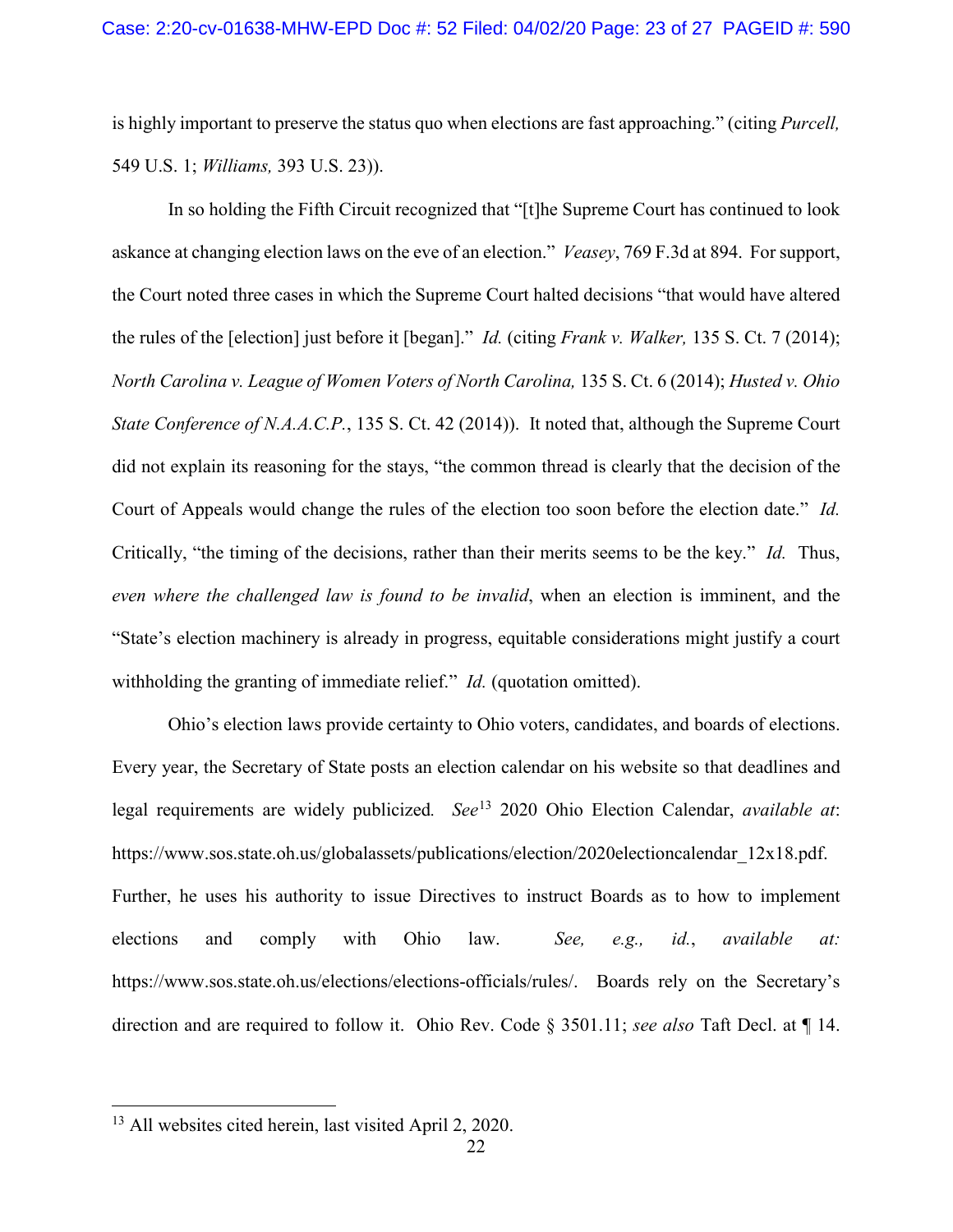Changes to that direction via a court order can only exacerbate the confusion that has thus far run rampant.<sup>[14](#page-23-0)</sup>

It is truly unavoidable that Ohio is now on its third schedule for completing the primary election. First, Ohio voters and boards of elections were operating under the election schedules set forth in Ohio law and published on the Secretary's elections calendar. Next, Ohio voters and boards were operating under the schedule set forth in Directive 2020-06 due to the closure of the polls. Now, the General Assembly has exercised its legislative prerogative and enacted H.B. 197, ending the confusion. The Bill is effective. The Secretary of State has instructed all of Ohio's 88 county boards how to comply with it. *See* Directive 2020-07. Even the Plaintiffs are publicizing its requirements. *See* "Covid-19 & the 2020 Elections," League of Women Voters, *available at*  https://www.lwvohio.org/covid-19-elections. H.B. 197 ends the chaos and offers Ohio voters and boards a certain path forward for completing Ohio's 2020 primary.

But, a new source of confusion has cropped up: this lawsuit. *See, e.g.*, Craig Shoup, "Candidates in primary election deal with stress, confusion," *available at* [https://www.thenews](https://www.thenews-messenger.com/story/news/politics/elections/2020/03/31/candidates-sandusky-county-primary-election-ohio-handle-confusion/5093408002/)[messenger.com/story/news/politics/elections/2020/03/31/candidates-sandusky-county-primary](https://www.thenews-messenger.com/story/news/politics/elections/2020/03/31/candidates-sandusky-county-primary-election-ohio-handle-confusion/5093408002/)[election-ohio-handle-confusion/5093408002/,](https://www.thenews-messenger.com/story/news/politics/elections/2020/03/31/candidates-sandusky-county-primary-election-ohio-handle-confusion/5093408002/) published March 31, 2020. This report states as follows:

<span id="page-23-0"></span><sup>&</sup>lt;sup>14</sup> See, e.g., Rick Rouan "Coronavirus: Ohio Supreme Court allows delay to primary election," *available at* [https://www.dispatch.com/news/20200316/coronavirus-ohio-supreme-court-allows](https://www.dispatch.com/news/20200316/coronavirus-ohio-supreme-court-allows-delay-to-primary-election)[delay-to-primary-election](https://www.dispatch.com/news/20200316/coronavirus-ohio-supreme-court-allows-delay-to-primary-election) ("The [Franklin County] legal action capped a chaotic 12 hours in which it appeared that the election was off, back on, and then off again."); Alexa Course, "Ohio's Primary Postponement Sows Confusion Among Voters," *available at* [https://www.wsj.com/articles/ohios](https://www.wsj.com/articles/ohios-postponement-of-primary-leaves-many-voters-confused-11584464786)[postponement-of-primary-leaves-many-voters-confused-11584464786;](https://www.wsj.com/articles/ohios-postponement-of-primary-leaves-many-voters-confused-11584464786) Tyler Olson, "Confusion over how and when Ohio's primary will take place after coronavirus postponement," [https://www.foxnews.com/politics/after-election-day-postponement-still-not-clear-how-ohioans](https://www.foxnews.com/politics/after-election-day-postponement-still-not-clear-how-ohioans-will-vote-in-primary)[will-vote-in-primary,](https://www.foxnews.com/politics/after-election-day-postponement-still-not-clear-how-ohioans-will-vote-in-primary) published March 18, 2020; Tyler Olson, "Confusion over how and when Ohio's primary will take place after coronavirus postponement," [https://www.foxnews.com/politics/after-election-day-postponement-still-not-clear-how-ohioans](https://www.foxnews.com/politics/after-election-day-postponement-still-not-clear-how-ohioans-will-vote-in-primary)[will-vote-in-primary,](https://www.foxnews.com/politics/after-election-day-postponement-still-not-clear-how-ohioans-will-vote-in-primary) published March 18, 2020.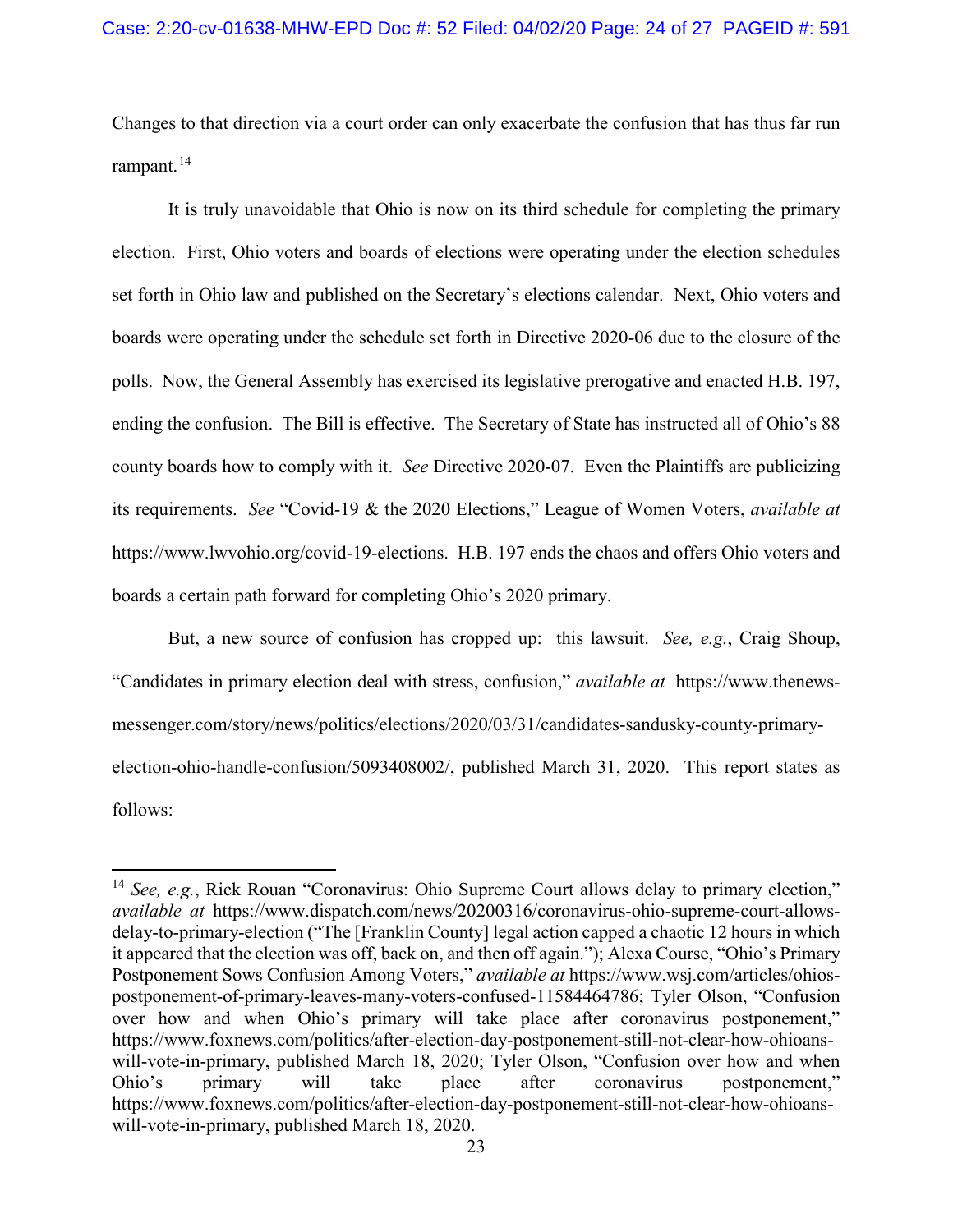"On March 25 the state legislature passed a bill that required all voting in Ohio's Primary be done by April 28. But uncertainty remains after a federal lawsuit filed by the League of Women Voters seeks to push the election to a later date[.]"

*Id.* Notably, this statement was made *after* two separate intervenors, the Ohio Democratic Party and the Libertarian Party of Ohio, moved to intervene and advocate for each's own preferred relief. *See* Doc. 29-1 (setting forth the LPO's preferred schedule); Doc. 25-2 (setting forth ODP's preferred relief).

Given that the existence of this lawsuit has already been widely publicized, boards of elections, who are often wary veterans of last-minute election litigation, and voters are now likely aware that the laws governing the 2020 primary might change – for a fourth time. And unlike the changes at issue in *Purcell, White,* or *Veasey,* this change would not occur at the eve of the election, it would occur midstream *after* implementation of the newly enacted Ohio law is underway. And any such change would require Secretary LaRose to issue yet another directive as to how to conclude the 2020 Primary. Courts must act in the public interest and must refrain from issuing orders that cause further confusion and disruption. The Sixth Circuit has ruled that " there is a strong public interest in smooth and effective administration of the voting laws that militates against changing the rules in the middle of the submission of absentee ballots." *Northeast Ohio Coalition for the Homeless v. Blackwell,* 467 F.3d 999, 1012 (6th Cir. 2006) citing *Summit County Democratic Cent. & Exec. Comm. v. Blackwell,* 388 F.3d 547, 551 (6<sup>th</sup> Cir. 2004) "There is also a strong public interest in permitting legitimate statutory processes to operate to preclude voting by those who are not entitled to vote." *Id.* Finally, "[a]s the Supreme Court recently recognized, court orders affecting elections can themselves result in voter confusion and cause the very chilling effect that plaintiffs claim they seek to avoid." Id. citing *Purcell v. Gonzalez,* 549 U.S. 1 (2006). This Court should permit H.B. 197 to proceed without interference in the public interest.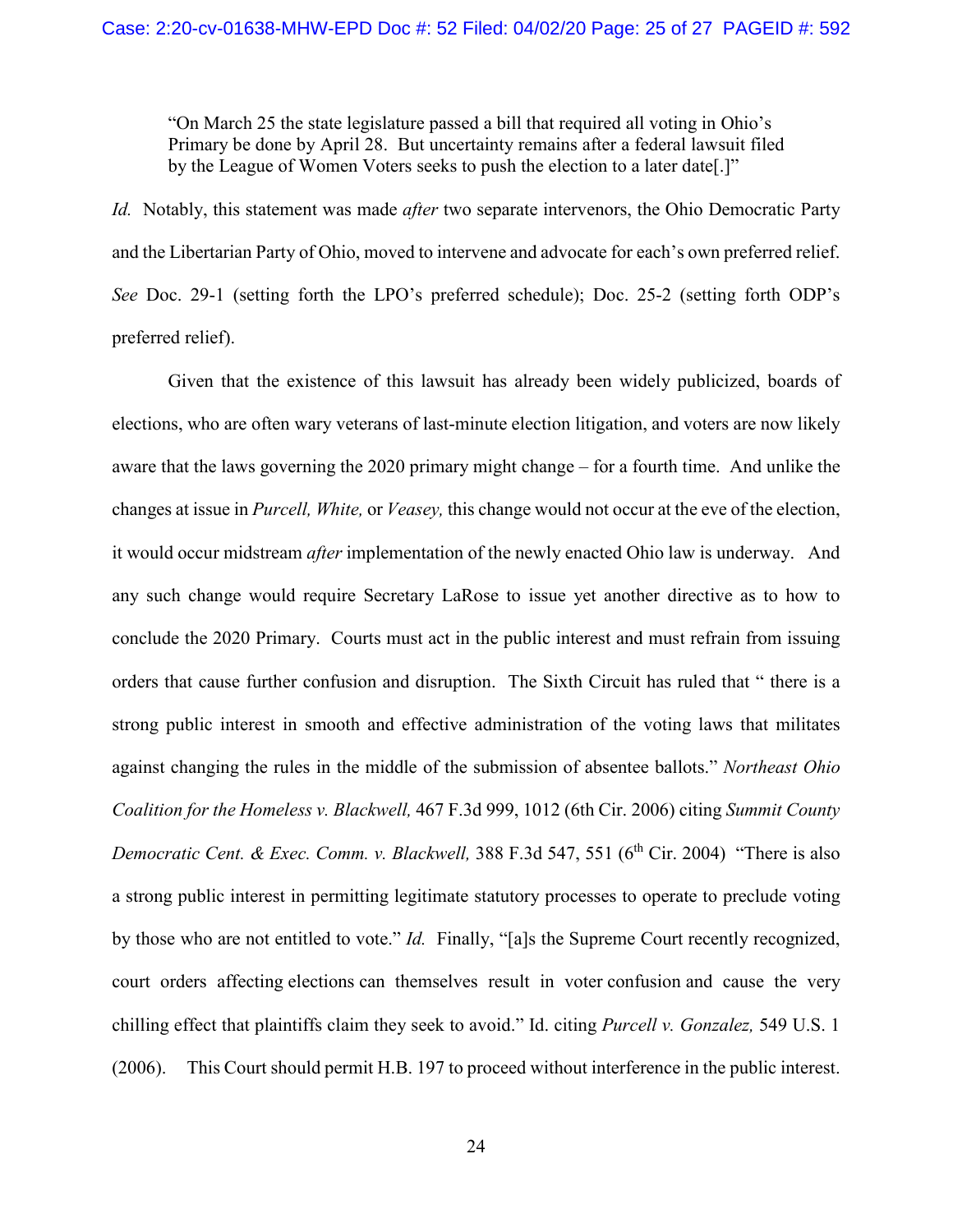We now have clarity and certainty as to how Ohio is going to complete voting in the 2020 Primary Election. And though the purpose of a TRO is to maintain the status quo, Plaintiffs ask this Court to reverse the well-plotted course that the General Assembly set for Ohio through H.B. 197. Existing Supreme Court precedent instructs this Court to avoid such disruptions. Accordingly, Plaintiffs' motion for a temporary restraining order should be denied.

## **IV. CONCLUSION**

For these reasons, the State of Ohio respectfully requests that this Court deny Plaintiffs' motion for temporary restraining order.

Respectfully submitted,

DAVE YOST Ohio Attorney General

*/s/ Julie M. Pfeiffer*

JULIE M. PFEIFFER (0069762) ANN YACKSHAW (0090623) Associate Assistant Attorney General Constitutional Offices Section 30 East Broad Street, 16th Floor Columbus, Ohio 43215 Tel: (614) 466-2872; Fax: (614) 728-7592 @ohioattorneygeneral.gov Ann.Yackshaw@ohioattorneygeneral.gov

*Counsel for Defendant State of Ohio*